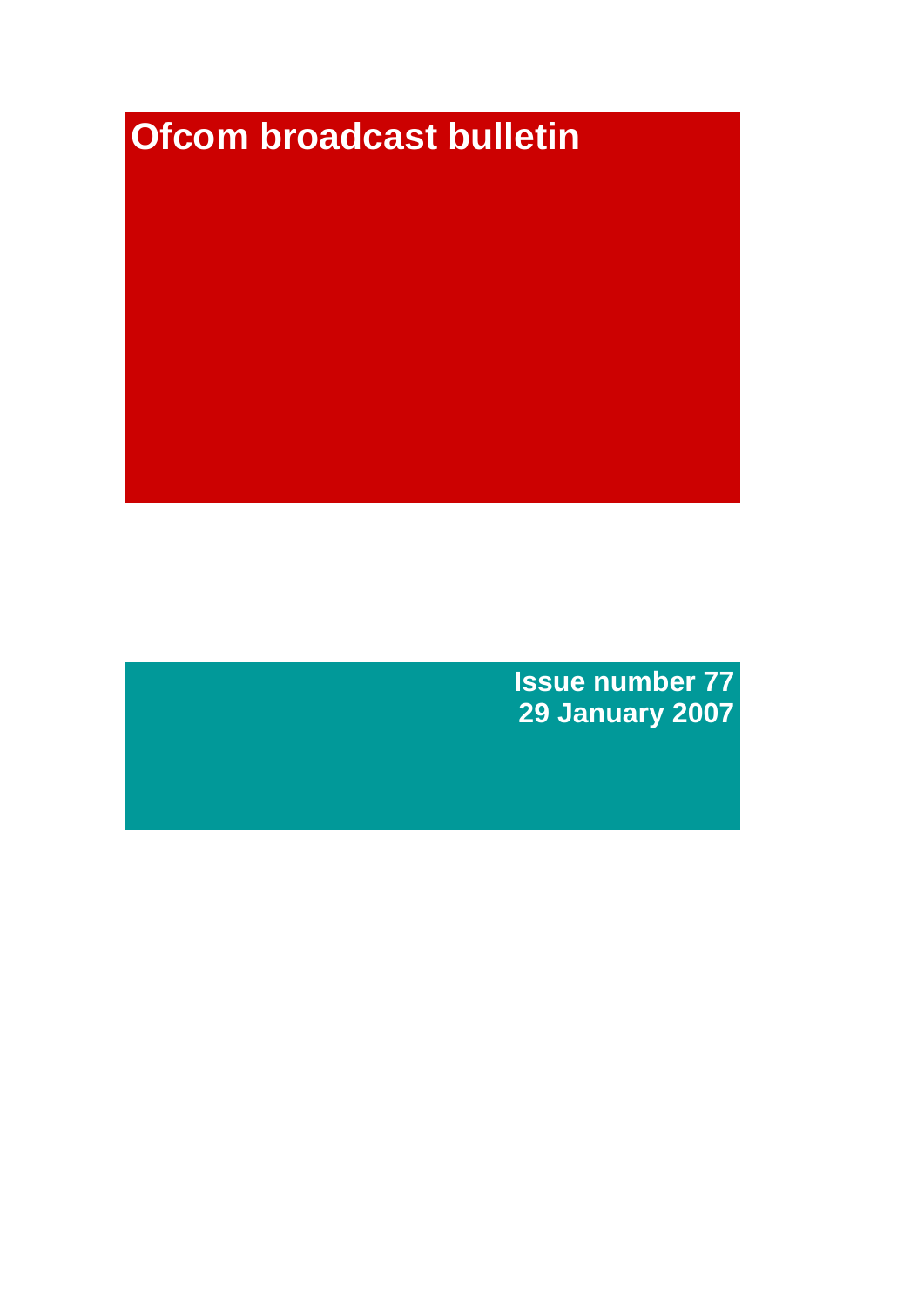# **Contents**

| Introduction                        |    |
|-------------------------------------|----|
| <b>Standards cases</b>              |    |
| In Breach                           | 4  |
| Resolved                            | 10 |
| Not in Breach                       | 13 |
| <b>Fairness &amp; Privacy cases</b> |    |
| Not Upheld                          | 15 |

Other programmes not in breach/outside remit 30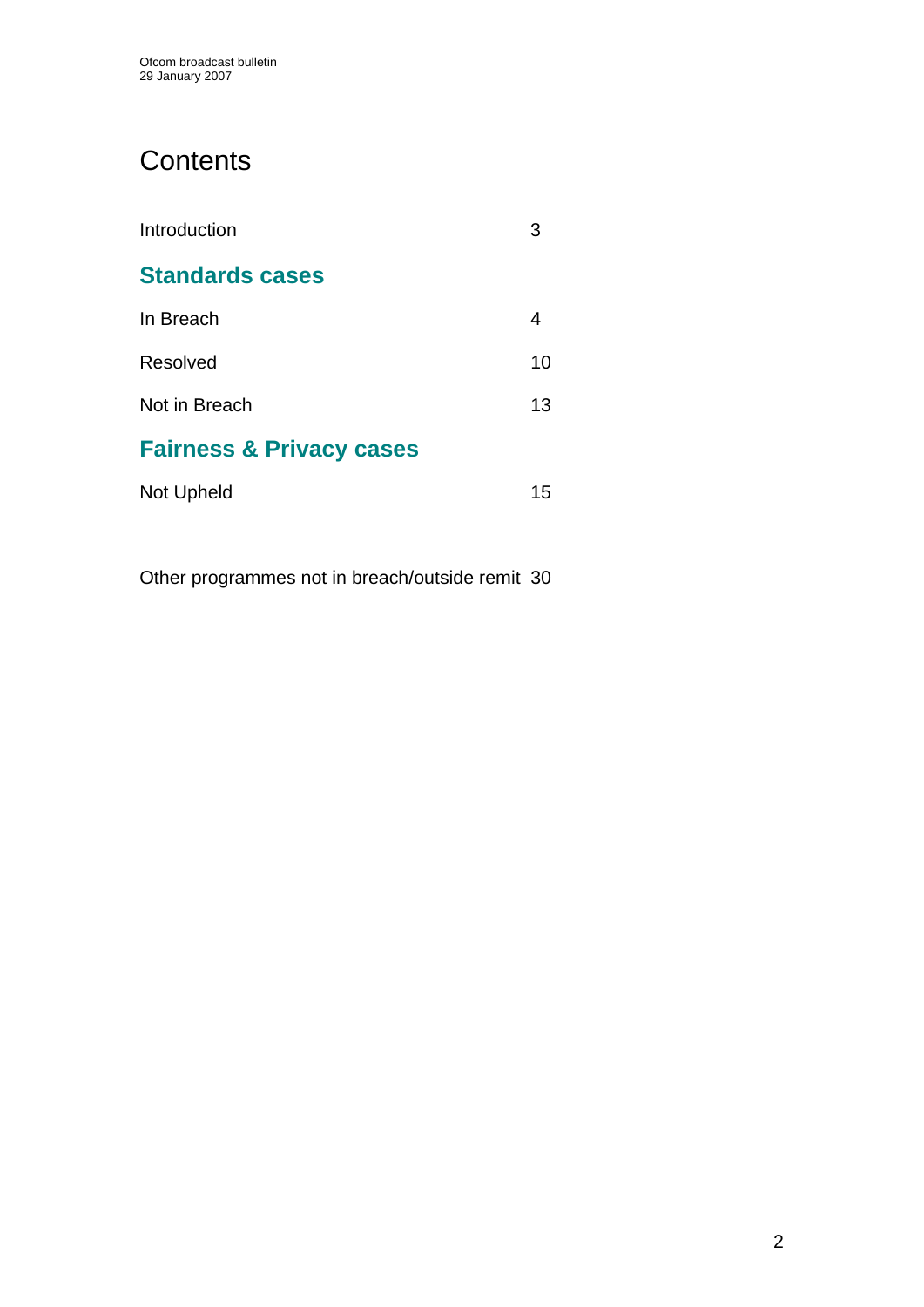# **Introduction**

Ofcom's Broadcasting Code took effect on 25 July 2005 (with the exception of Rule 10.17 which came into effect on 1 July 2005). This Code is used to assess the compliance of all programmes broadcast on or after 25 July 2005. The Broadcasting Code can be found at http://www.ofcom.org.uk/tv/ifi/codes/bcode/

The Rules on the Amount and Distribution of Advertising (RADA) apply to advertising issues within Ofcom's remit from 25 July 2005. The Rules can be found at http://www.ofcom.org.uk/tv/ifi/codes/advertising/#content

The Communications Act 2003 allowed for the codes of the legacy regulators to remain in force until such time as Ofcom developed its own Code. While Ofcom has now published its Broadcasting Code, the following legacy Codes apply to content broadcast before 25 July 2005.

- Advertising and Sponsorship Code (Radio Authority)
- News & Current Affairs Code and Programme Code (Radio Authority)
- Code on Standards (Broadcasting Standards Commission)
- Code on Fairness and Privacy (Broadcasting Standards Commission)
- Programme Code (Independent Television Commission)
- Programme Sponsorship Code (Independent Television Commission)
- Rules on the Amount and Distribution of Advertising

From time to time adjudications relating to advertising content may appear in the bulletin in relation to areas of advertising regulation which remain with Ofcom (including the application of statutory sanctions by Ofcom).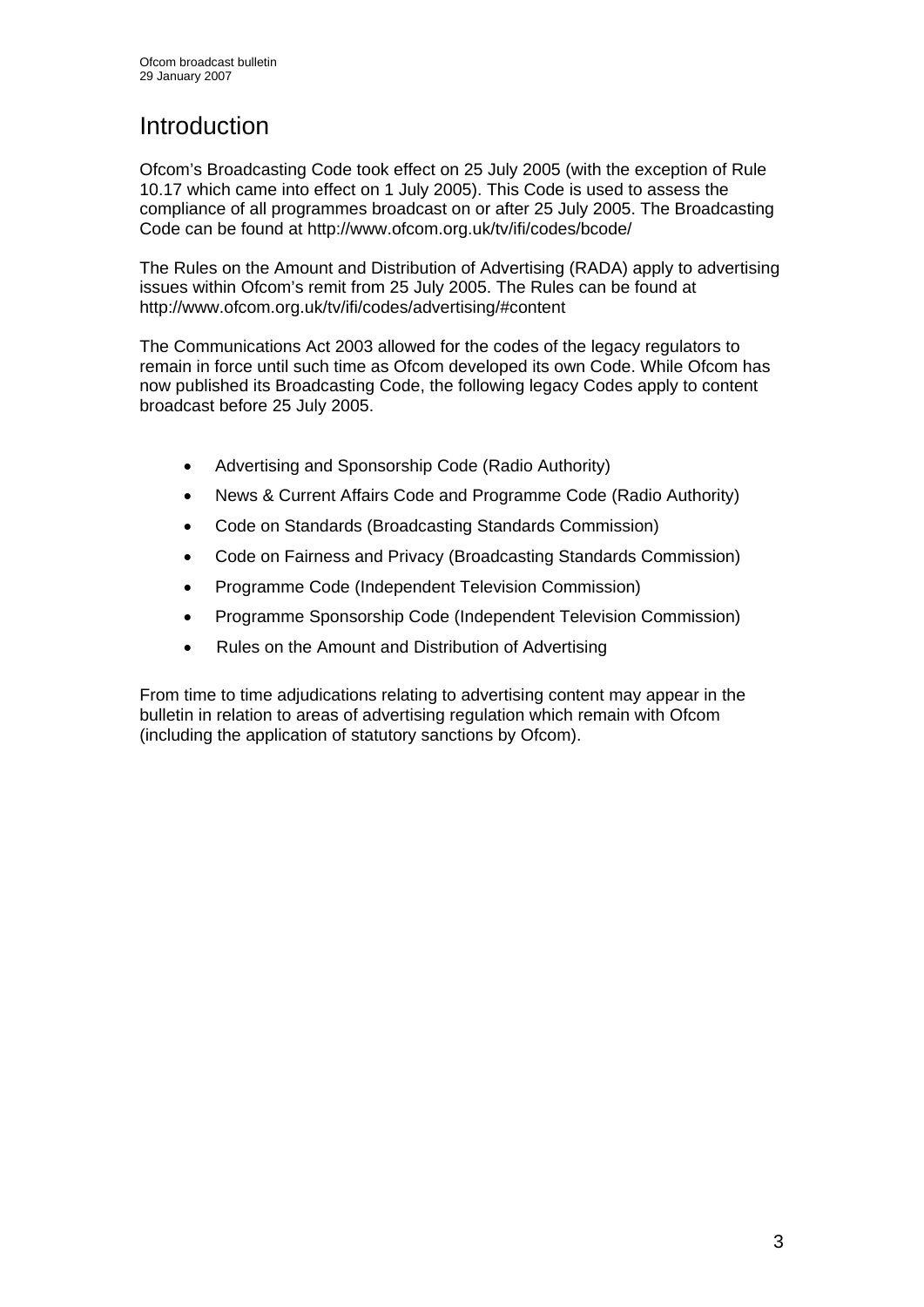# **Standards cases**

# **In Breach**

# **Fizz Music**

*Fizz, 6 August 2006, 22:00*

### **Introduction**

A viewer complained about the racist tone of texts submitted by viewers and displayed on screen, which included "All dirty pakis stink! \*\*\*\* off home." The viewer believed that such texts should not have been allowed on air.

# **Response**

Fizz acknowledged that, having studied the chain of text messages, there was a potential issue in that these may have been viewed by someone who had come across the station unawares. The texts generally only appeared on screen line by line in quantities of three or four, a new text message replacing an older one, and the text messages complained of could have therefore been viewed in isolation from the general text "conversation". The broadcaster explained that the exchange of texts initially started with a comment in praise of Pakistan from a viewer requesting a song by Shakira, "Wen iz shakira? big up pakistan". The broadcaster pointed out that following the first "big up" expression there were several further messages supporting Pakistan and Pakistanis.

Fizz argued that the expression 'paki' did not cause major offence to typical viewers of the channel. Figures indicated that more than 60% of the Fizz audience were under the age of 30 and that this demographic became proportionally greater in the late evening. Fizz also pointed to research conducted by Ofcom which it believed pointed out that the meanings of certain words formerly considered racist or offensive had changed and become acceptable in some areas and groups. Fizz suggested the use of the word 'paki' and related text messages should be seen in this context, as part of a common social language used by and acceptable to the typical viewer to Fizz at the time of broadcast.

However, it acknowledged that perhaps the word "pakis" was not "justified by the context" in the sense of Rule 2.3 of the Broadcasting Code. A viewer could have come upon the channel unawares, and this person would not be within the typical social peer group of Fizz viewers. Mindful of this, Fizz apologised for any offence that may have been caused by showing the word, and informed Ofcom that it had revised its procedures for checking texts and would endeavour in future to edit, or fully delete, the word complained of within text messages as it occurs.

# **Decision**

Ofcom considered the complaint in the context of Rule 2.3 of the Broadcasting Code ("the Code"): "In applying generally accepted standards broadcasters must ensure that material which may cause offence is justified by the context." Context includes such matters as editorial content, the nature of the service, the time of broadcast, the degree of harm and offence likely to be caused and the expectations of the audience.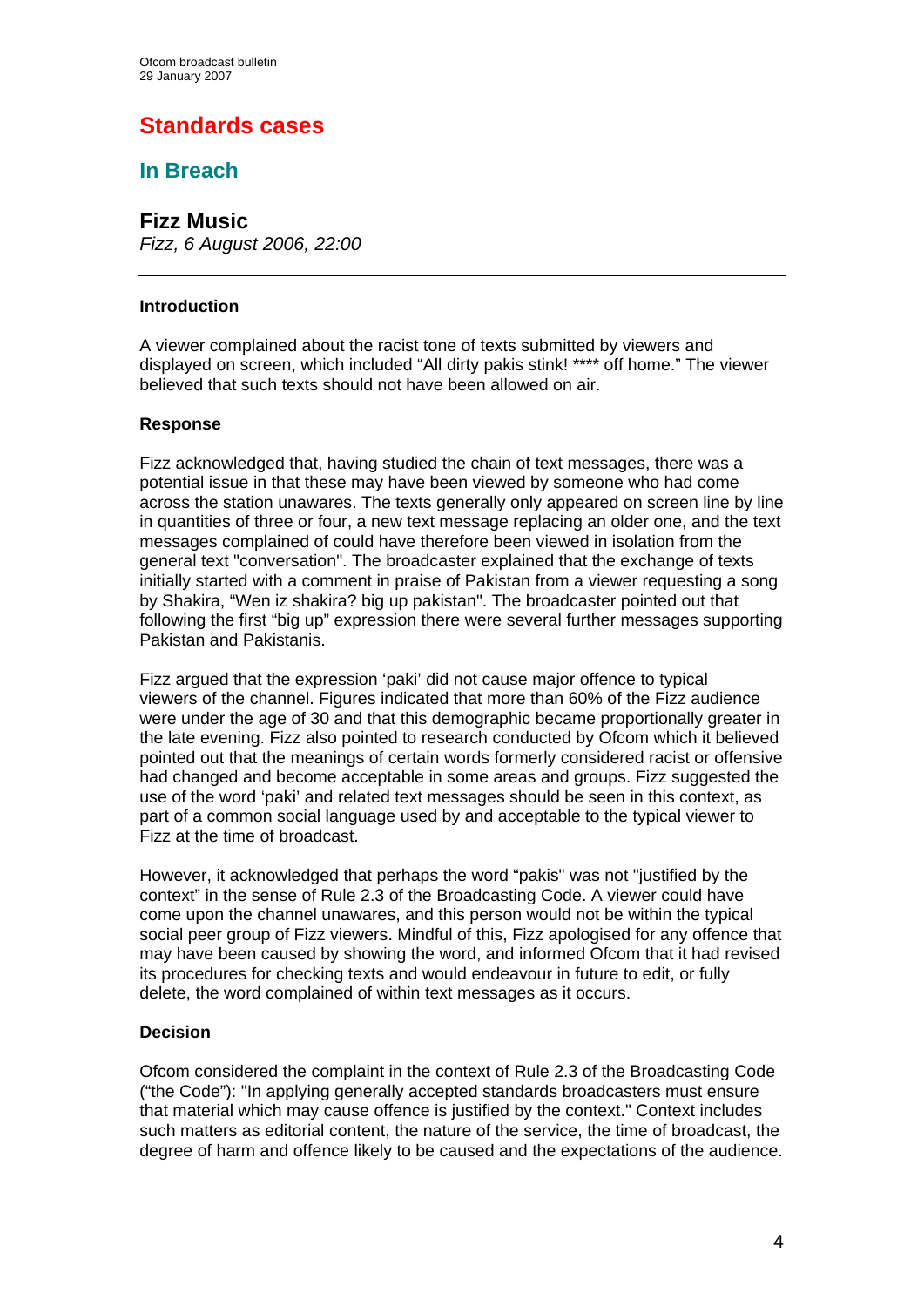With regards to the acceptability of the term 'paki', participants in Ofcom research, *Language and Sexual Imagery in Broadcasting: A Contextual Investigation* (2005), suggested:

- this word was generally considered very offensive;
- young British Asians who participated in the research found a word such as 'paki' acceptable in the very limited circumstance that it was used by members of that community to address each other or talk about themselves in a friendly fashion ; and,
- otherwise, to respondents who were members of the Pakistani community, it was viewed as among the most offensive language.

There was no evidence cited by Ofcom's research to suggest that this word has lost its racist and offensive meaning to many people and become generally acceptable. Its use on air therefore needed appropriate justification by the context in which it was broadcast.

Ofcom noted that, in addiiton to racist texts, the text dialogue shown on air also contained a number of texts which challenged negative statements about Pakistan (e.g. "There aint noting rong wiv pakistan u racist pig.") But in reaching a decision Ofcom took account of the fact that, in addition to the specific message complained of, there were a number of offensive and racist texts shown as part of the dialogue (e.g. "\*\*\*\* pakistan", "Pakistan sucks sheep \*\*\*\*" and "england rulez"). Ofcom was concerned to note that the text moderators had taken care to edit or remove bad language contained in the text messages but failed to edit or remove racially motivated offensive language such as 'paki'.

Ofcom welcomed the broadcaster's revised procedures to check text messages before broadcast and intention to edit out racist language from future text messages. However, given the strong racist tone and number of racist messages shown Ofcom did not believe that the inclusion of these messages was justified by the context. There was no editorial justification for transmitting such racist language and it was not acceptable.

Ofcom therefore considered that the programme was in breach of Rule 2.3 of the Code.

# **Breach of Rule 2.3**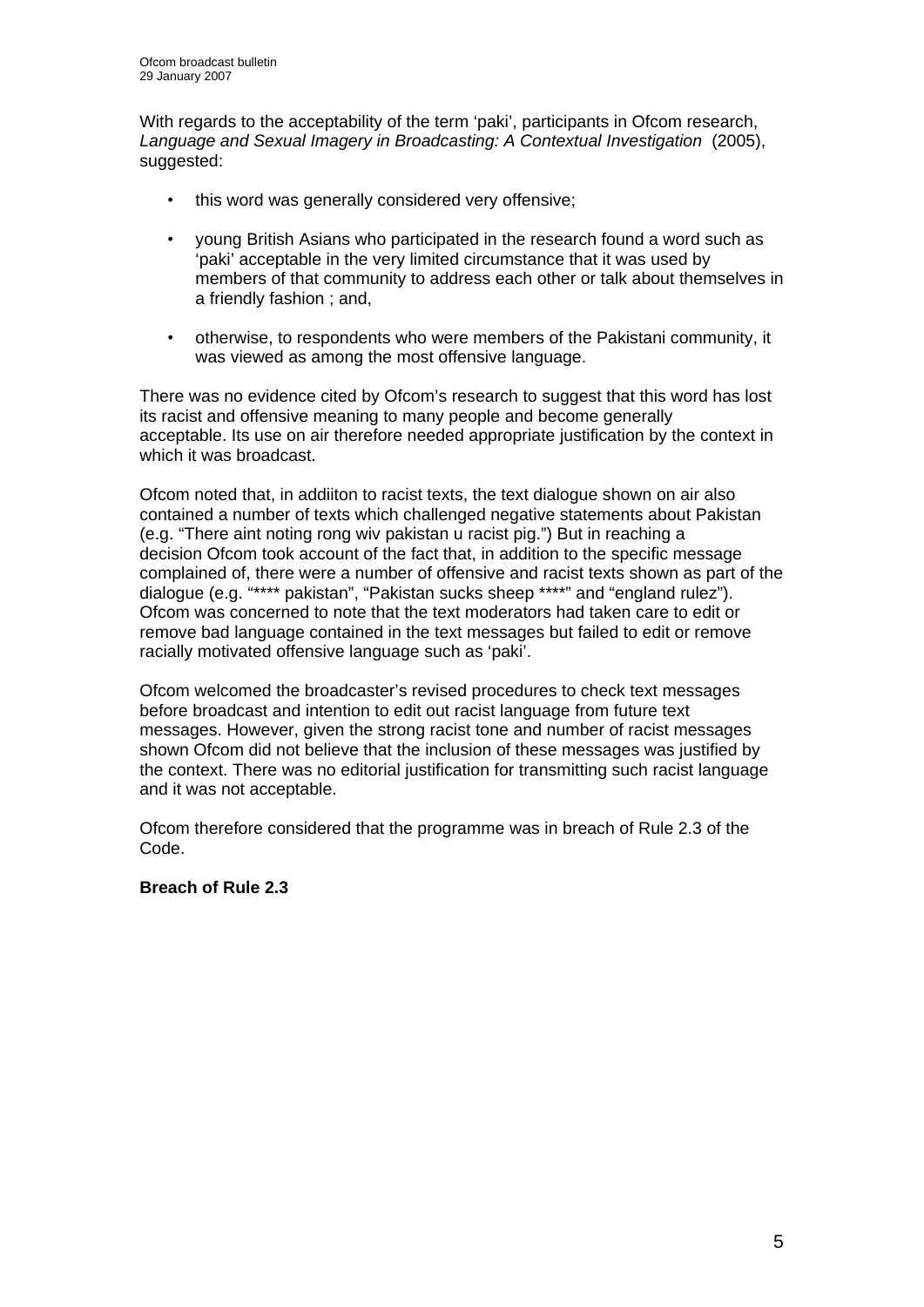# **Anna Raeburn**

*LBC 97.3 FM (Greater London), 7 August 2006, 13:00* 

# **Introduction**

The presenter Anna Raeburn, in her phone-in programme, covered a variety of issues, discussing them with callers, referring to listeners' comments and airing her own views. During this programme, she also read out live an advertisement for *OzKleen's Bath Power*. A listener believed the advertisement was not clearly separated from the programme and was therefore confusing to listeners.

Rule 10.2 of the Broadcasting Code ("the Code") states:

"Broadcasters must ensure that the advertising and programme elements of a service are kept separate."

The *OzKleen's Bath Power* advertisement occurred after a travel bulletin, featured within the programme. The *OzKleen's Bath Power* advertisement was then followed by content promoting DAB digital radio (that was clearly LBC-branded) and other advertisements.

# **Response**

LBC believed the advertisement was clearly separated from programming. It compared the matter to a previous complaint concerning the separation of programming and advertising, which had not been found in breach of the Code. However, the broadcaster acknowledged that the previous case had concerned an advertisement that had not followed a travel bulletin, but a programme trail for *Nick Ferrari at Breakfast*, which had ended with a station drop-in (a brief pre-recorded reference to a station that is dropped into other material but was not a full station 'ident').

LBC confirmed that it was station policy to play a full station 'ident' as it returned to programming at the end of an advertising break but not when leaving editorial and entering a break.

The station also confirmed that, in the current case, the promotion of DAB, featured after the live presenter-read advertisement, was also an advertisement, not editorial.

The broadcaster also believed that there was a "substantive difference in style" used by the presenter on the one hand in the programme and on the other hand in the advertisement. LBC claimed that in her programme the presenter drew from real life and talked about herself, while, "in this advertising material she did not endorse the product…". It added that the advertisement was "portrayed in isolation, not in response to a question on an 'agony' style show."

# **Decision**

Broadcast output is defined either as editorial (programming) or advertising. It is a requirement of the Code, for the purposes of transparency, that these must be clearly separated.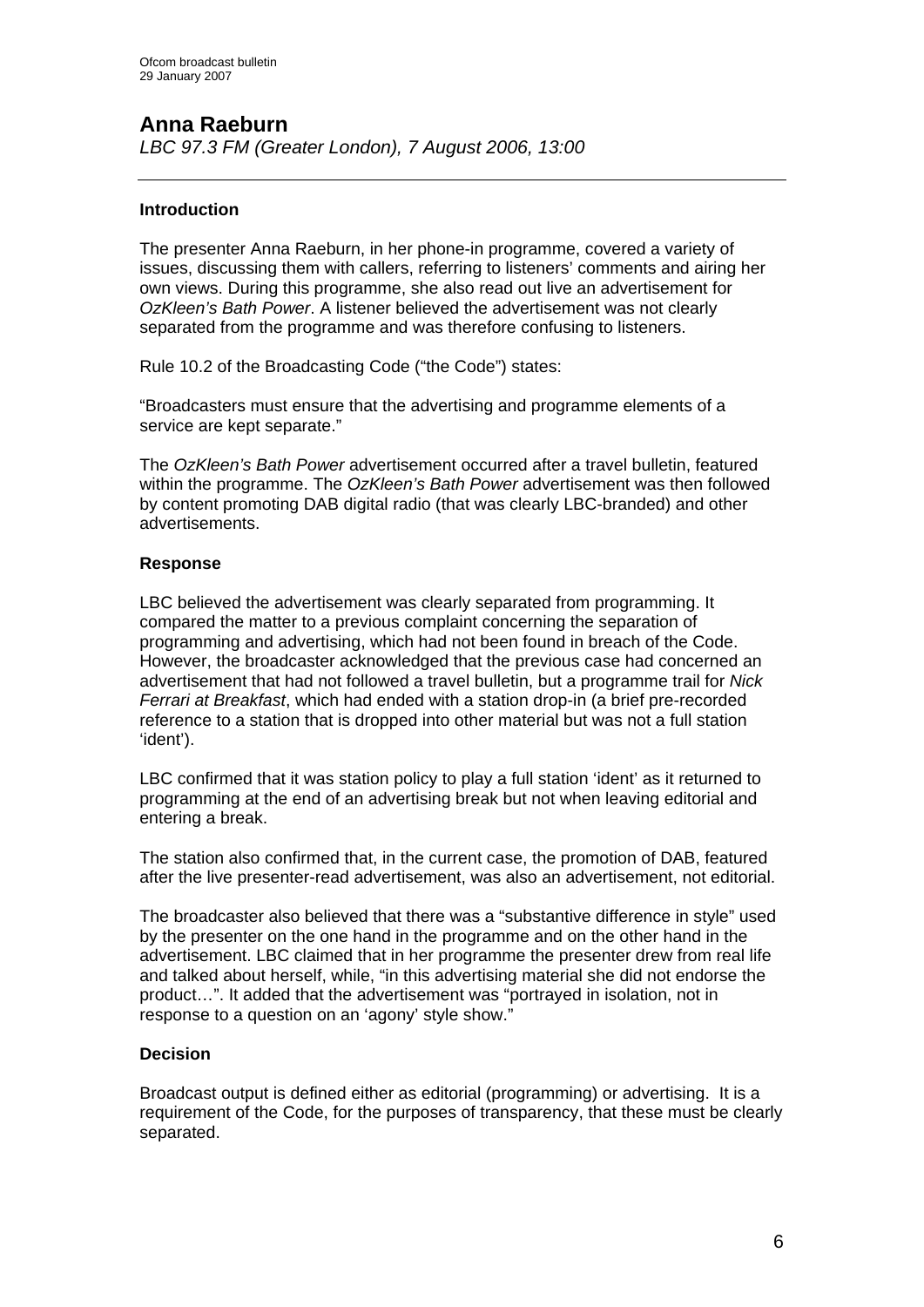Ofcom noted that the presenter's show featured a travel bulletin followed by a very short three-note 'sting', before the full commercial break. However, in Ofcom's opinion this 'sting' would have simply indicated to listeners that the travel bulletin had finished.

Before the presenter introduced the travel bulletin, she stopped talking to callers and expressed her own opinion, citing a listener's written contribution that supported it. When she read the advertisement immediately after the travel bulletin, her conversational style appeared to be very similar to the end of the preceding programming. Although travel bulletins are commonly featured in radio programmes, they are not always followed by advertising breaks.

The presenter-read advertisement was then followed by content promoting DAB digital radio. Again, it is not uncommon for DAB to be promoted in programming. Ofcom noted that this particular promotion was, in fact, an advertisement, not editorial. However, it promoted digital radio sets generically, without reference to any specific products and it also ended by referring listeners to the LBC website, "for more on DAB" – it was therefore possible that listeners may have understood this to have been editorial.

Ofcom did not therefore believe listeners could be certain that editorial had ceased until after the DAB content had finished and the subsequent advertisements began.

Ofcom acknowledged that it was LBC's policy not to use a station 'ident' before an advertising break. However, in the previous case (which was found not to be in breach of the Code), the drop-in used at the end of the programme trail provided sufficient separation from a presenter-read advertisement, as the presenter's style was markedly different to that used in his programme and programme trails are also commonly placed next to advertising breaks. Ofcom would normally advise that presenter-read advertisements be placed in the middle of clear commercial breaks, to ensure their adequate separation from programming. However, the circumstances in the previous case had achieved such separation by other means.

Given that the programming ran seamlessly from the travel bulletin to the presenterread advertisement, in the style of the programming, and then into what could have appeared to be editorial references to DAB, it was likely that listeners would not have been aware where the editorial ended and the commercial material started. The way in which the presenter-read advertisement was incorporated into the station's output therefore breached Rule 10.2 of the Code.

The original decision to find this programme in breach was appealed by the broadcaster, leading to a review. This finding is the result of that review.

# **Breach of Rule 10.2**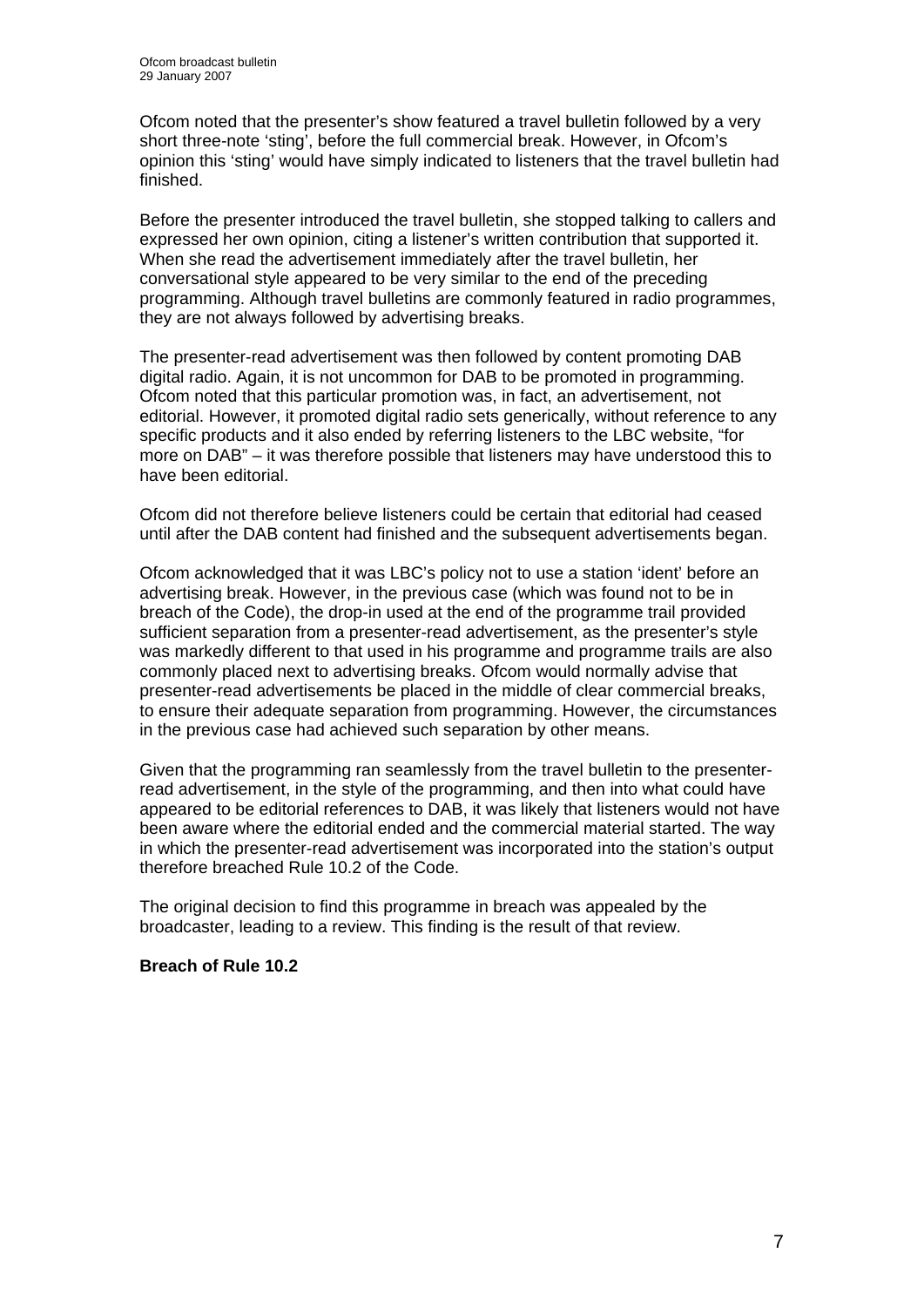# **Top 20 Freaks of Pop**

*The Hits, 13 October 2006, 19:45* 

# **Introduction**

A viewer complained that The Hits broadcast the unedited version of Michael Jackson's 1983 music video *Thriller* at 19:45. The complainant was concerned that this video had a BBFC '15' Rating and was therefore unsuitable for transmission before 21:00.

Ofcom asked Emap (the licence holder for The Hits) to comment on the video's suitability for transmission before the watershed with specific regard to Rule 1.3 of the Broadcasting Code ("the Code"), which requires children to be protected from material that is unsuitable for them by appropriate scheduling.

# **Response**

Emap stated that it broadcast *Thriller* as a music video supplied by SonyBMG and that it was unaware of a BBFC rating for it. Emap further stated that it reviewed every piece of content for its suitability for the time of transmission and in this case considered that the horror elements of the video, filmed 23 years ago, were of an almost humorous 'B movie' quality by today's standards. Emap considered that in comparison, some of the scary and realistic effects used in the most recent *Dr Who* series indicated to them that today's children were more aware and used to seeing such material particularly given that *Dr Who* was transmitted in the same timeslot as the *Top 20 Freaks of Pop*.

Emap also said that The Hits targeted 16-34 year olds and that programming on Friday evenings (when this video was broadcast) was always designed to appeal to an older audience, with a chart based format featuring 'oldies' or rock music that was not considered child friendly. Emap also pointed out that the programme had a relatively low proportion of children watching, compared to the general population.

# **Decision**

Rule 1.3 of the Code states: "Children must also be protected by appropriate scheduling from material that is unsuitable for them." Appropriate scheduling should be judged according to various factors including:

- the nature of the content;
- the likely number and age range of children in the audience:
- the start and finish time of the programme;
- the nature of the channel or station and the particular programme; and
- the likely expectations of the audience.

On 13 October 2006, The Hits broadcast the full 13 minute unedited version of Michael Jackson's *Thriller* music video at 19:45 in a programme item entitled *The Top 20 Freaks of Pop*. The video portrays Michael Jackson 'morphing' into a werewolf and teaming up with a group of zombies to pursue his girlfriend.

The Code specifically requires (Rule 1.21) that BBFC '18'-rated films can only be broadcast on free to air services after 21:00. All other material, including 'PG' and '15' rated films and videos, shown before the watershed must be assessed by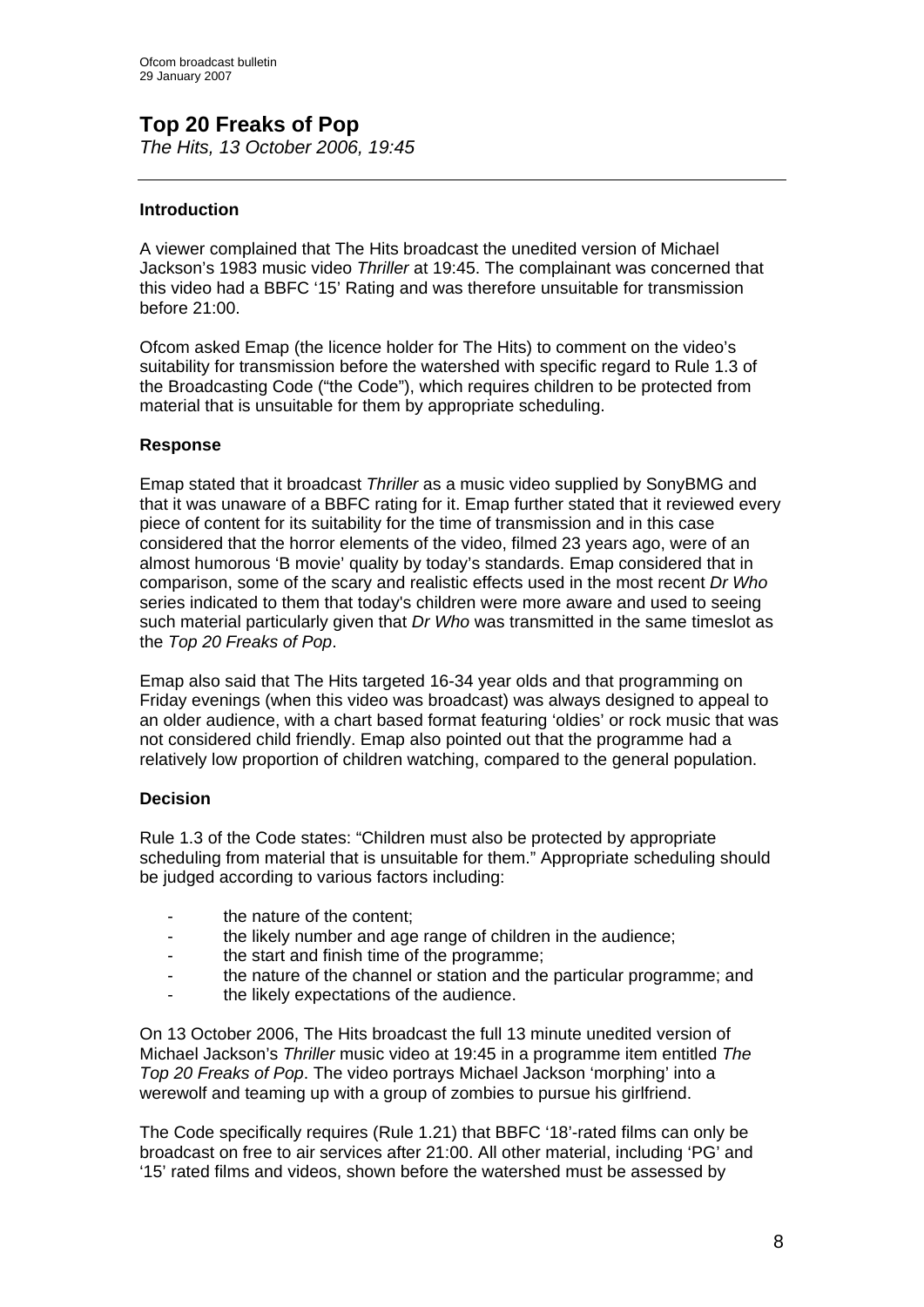broadcasters to ensure the content complies with Sections 1 and 2 of the Code. This may mean that some editing of 'PG' and '15' rated films is required if pre-watershed transmission is planned.

Ofcom's legacy regulator the Independent Television Commission (the ITC) previously judged the horror elements of this unedited version of *Thriller* to be unsuitable for transmission pre-watershed (ITC Programme Complaints Bulletin: Monday 27 January 2003). Whilst Ofcom noted Emap's claim that the programme *Top 20 Freaks of Pop's* had a relatively low proportion of children watching it is nevertheless important to underline that this is only one of the factors to be taken into account in considering appropriate scheduling. The Hits is a free-to-air music channel broadcasting primarily chart pop videos, which is likely to be of significant appeal to children. Whilst *Thriller* was primarily a dance video and widely acknowledged as a significant piece of pop culture, it nonetheless featured horror elements (in the form of Michael Jackson 'morphing' into a werewolf and the realistic presentation of zombies) which Ofcom considered inappropriate for broadcast at this time. In particular, research conducted by the ITC concluded that young children find images which portray an individual undergoing a dramatic physical change (such as 'morphing'), while their psychological identity remains the same, particularly disturbing. Ofcom considered that the imaginary horror in the full unedited version of *Thriller* was materially different to that contained in a programme like *Dr Who* – which was aimed at a young audience and was of a sci-fi nature. Ofcom therefore judged that the 'morphing' of Michael Jackson into a werewolf was likely to have been capable of causing significant distress to younger viewers.

Ofcom therefore considered that the broadcast was in breach of Rule 1.3 of the Code.

# **Breach of Rule 1.3**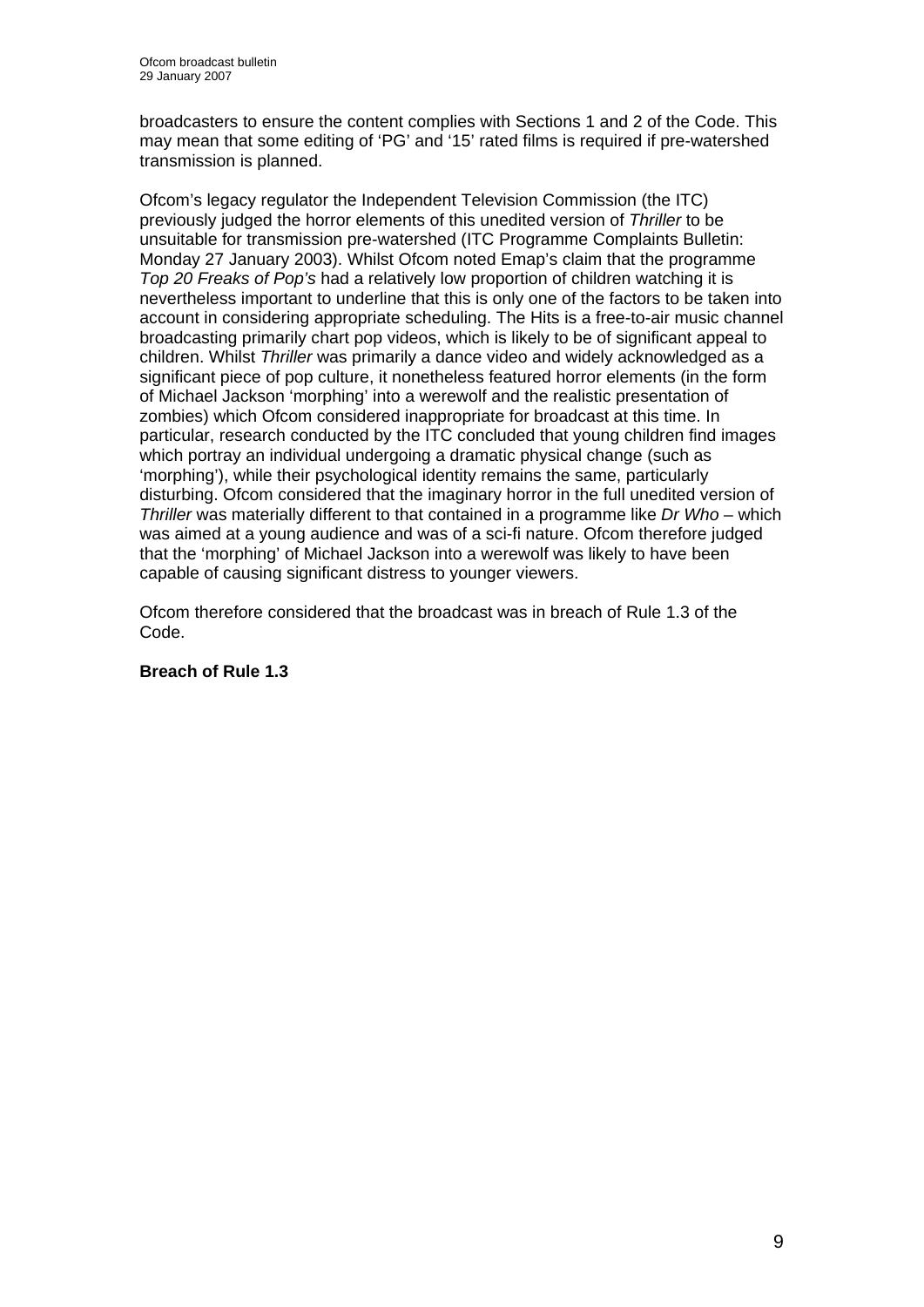# **Resolved**

# **Married in the Morning**

*GMTV, 31 August 2006, 07:25* 

# **Introduction**

*Married in the Morning* was an interactive feature on GMTV in which viewers were given the opportunity to choose a couple who were to be married and arrange their wedding. The item broadcast on 31 August 2006 featured the chosen couple at the wedding destination, Mauritius. During the broadcast, a presenter interviewed a representative from Virgin Holidays. The representative spoke about why Mauritius was popular with tourists and talked about the services offered by Virgin Holidays. She said:

*"Virgin Holidays is able to offer a great selection of holidays here to Mauritius. We're also able to pre-book all of your wedding packages and we're thrilled that, as of next year, Virgin Atlantic will be flying here direct."* 

Ofcom asked GMTV for comments on the broadcast under Rules 10.3 (no promotion of products and services within programmes) and 10.4 (undue prominence) of the Broadcasting Code ("the Code"). Ofcom also asked for details of any arrangement between GMTV and Virgin Holidays.

# **Response**

GMTV explained that Virgin Holidays provided the holiday package for the *Married in the Morning* feature but no arrangements of any sort were made for credits to be given to Virgin Holidays on the programme in return for these services. While GMTV did provide links and information regarding Virgin Holidays on its website, these were at the broadcaster's sole discretion. GMTV provided a copy of its contract with Virgin Holidays.

GMTV stated that the *Married in the Morning* feature generated a large number of viewer responses for information about Mauritius as a holiday destination. In the light of this, in planning the programme on 31 August 2006, the producers decided at their own volition, and without obligation, to interview a representative of Virgin Holidays on this topic. It was arranged to interview the representative, who was specifically told that she should not mention any services provided by Virgin.

Unfortunately, the representative used the live interview as an opportunity to promote the company. GMTV acknowledged that this did result in undue prominence to Virgin Holidays. This was recognised immediately by the producers, and they ended the interview at the earliest opportunity. After the interview, the producers explained to the interviewee that her actions were inappropriate.

GMTV said it very much regretted the incident and had taken urgent steps to remind producers of the dangers of undue prominence, and that, under its standard procedures, the interview should not have taken place at all.

GMTV said the error was entirely unintentional, and re-iterated that no arrangements were in place to provide Virgin Holidays with on-screen publicity in return for services provided by them to GMTV.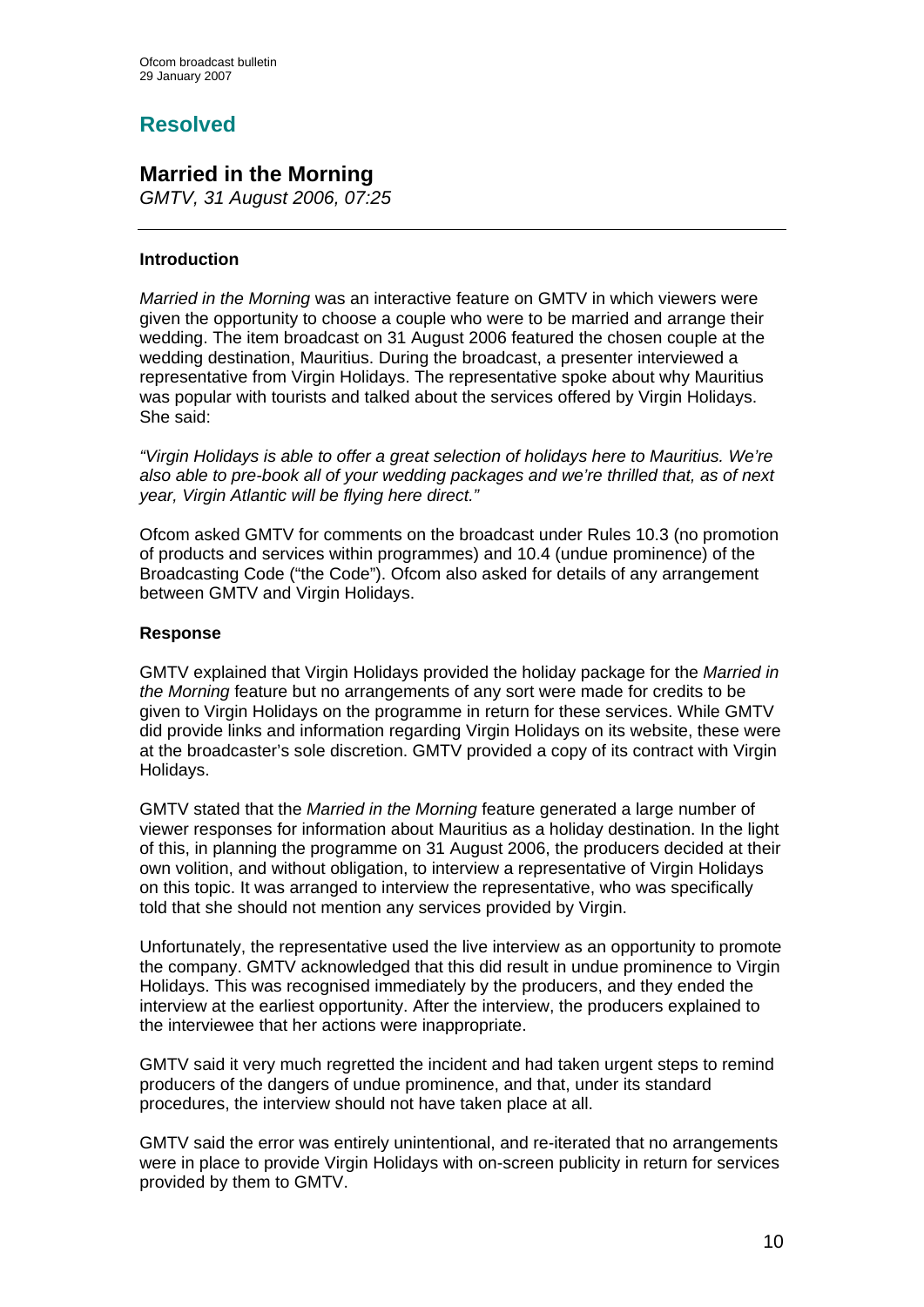### **Decision**

Based on the information provided to it, Ofcom was satisfied that there had been no financial arrangement between GMTV and Virgin Holidays that resulted in influence over the editorial content of the programme.

However, as GMTV acknowledged, the references in the interview to services offered by Virgin Holidays were unduly prominent and promoted the company. The fact that the company had provided valuable products and services that helped with the production of the feature was likely to give rise to the impression that Virgin Holidays had inappropriately influenced the content of the programme.

In view of GMTV's remedial action and acknowledgement that it had breached the rules of the Code concerning undue prominence and the promotion of products, Ofcom considered the matter resolved.

### **Resolved**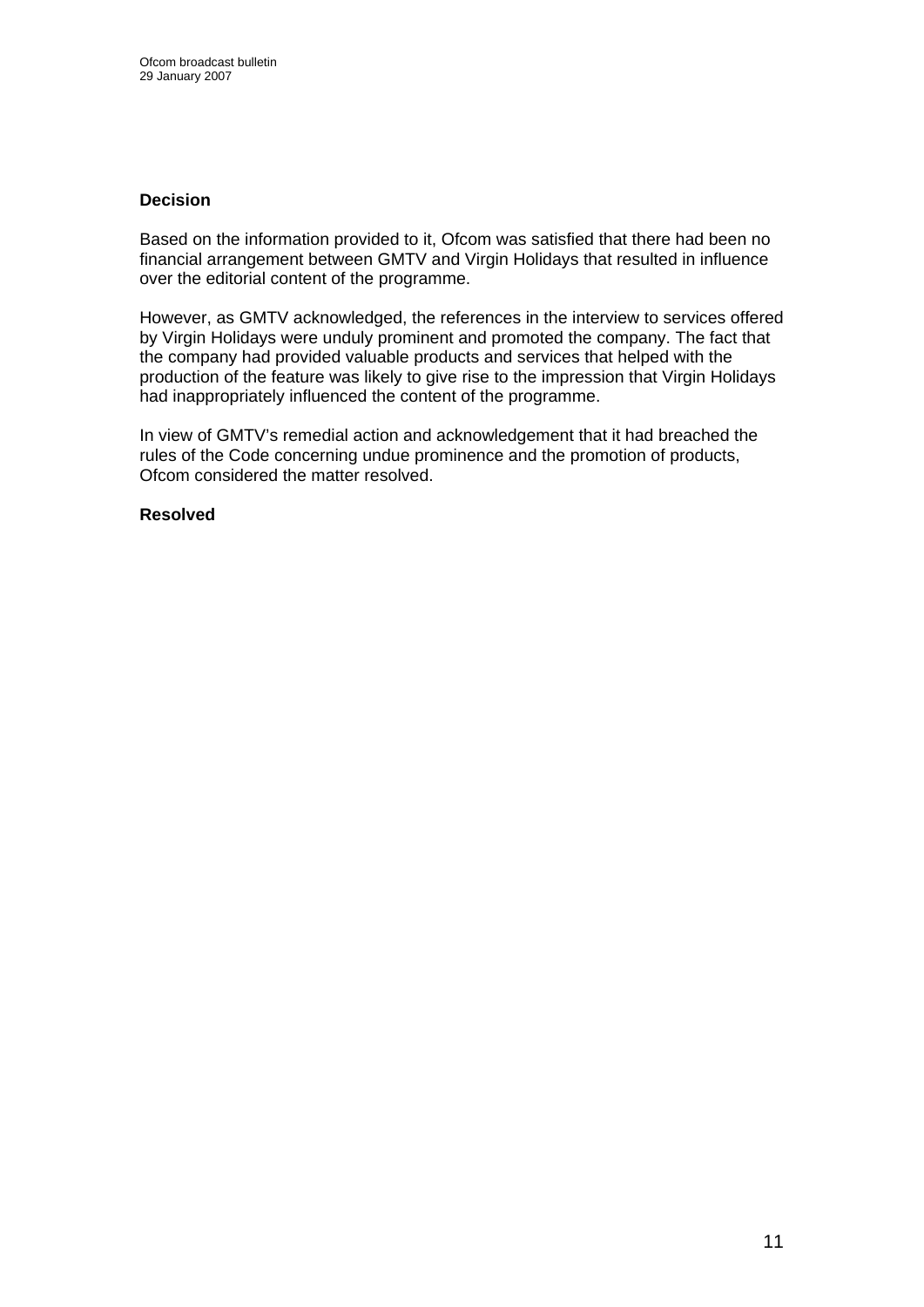# **Bean: The Movie**

*Nickelodeon UK, 25 October 2006, 12:00* 

# **Introduction**

Nickelodeon UK is a dedicated children's channel available on satellite and cable. A viewer complained that whilst watching the film *Bean: The Movie* on the channel with her young daughter, a Hell's Angel character gave Mr Bean 'the finger' which in turn prompted Mr Bean to use 'the finger' gesture repeatedly to passers by.

# **Response**

Nickelodeon said that *Bean* was a family film but to ensure it was suitable for a children's audience it had undergone a difficult editing process. After reviewing the scenes with the insulting finger gesture again following the complaint, Nickelodeon decided that it had been a mistake not to edit them out of the film especially due to the number of times the gesture was used. Nickelodeon added that it had now edited the offending gestures from the film for all future broadcasts. Nickelodeon apologised that its original decision on this particular occasion was incorrect and offered the complainant its full apologies for the offence caused.

# **Decision**

Ofcom acknowledged the steps taken by Nickelodeon to edit the finger gesture scenes from the film for future broadcast and noted its apology to the complainant. Ofcom therefore considered the matter resolved.

# **Resolved**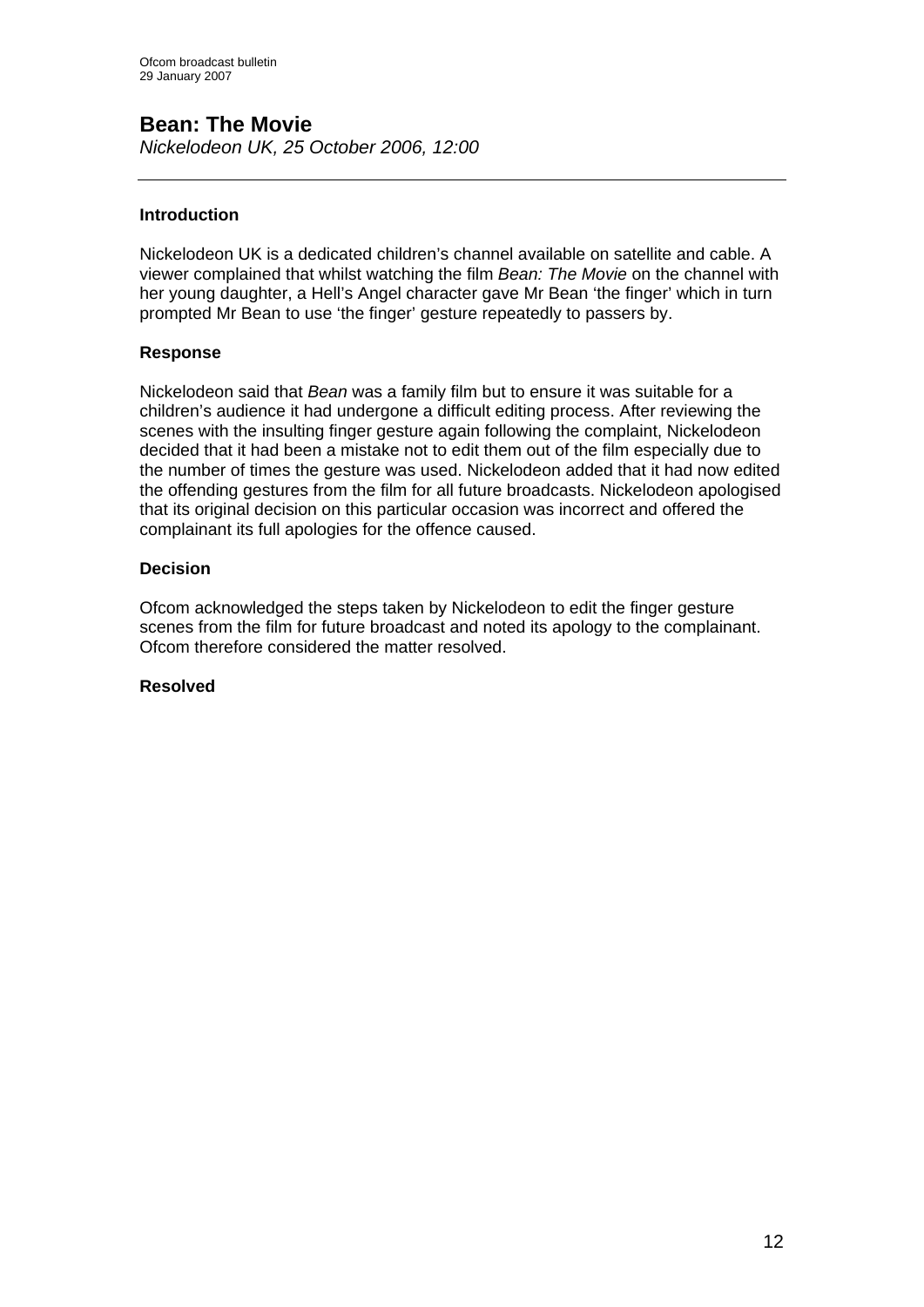# **Not In Breach**

# **A Girl's Guide to 21st Century Sex**

*Five, 30 October, 6 November, 20 November & 4 December 2006, 23:05* 

# **Introduction**

21 viewers complained to Ofcom about four episodes of *A Girl's Guide to 21st Century Sex* broadcast at 23:05 on Five. Complainants were concerned that:

- some of the material broadcast was "shocking and explicit";
- some of the sexual activity featured was "immoral or/and breached UK obscenity laws" and was so explicit that it equated to BBFC R18 $1$  content which is prohibited from broadcast; and,
	- the programme could impart "inappropriate information to vulnerable young girls".

# **Decision**

1

Ofcom considered the programme and the complaints in the light of the following rules from the Broadcasting Code ("the Code"):

Rule 2.1: "Generally accepted standards must be applied to the contents of television and radio services so as to provide adequate protection for members of the public from the inclusion in such services of harmful and/or offensive material."

Rule 2.3: "In applying generally accepted standards broadcasters must ensure that material which may cause offence is justified by the context."

*A Girl's Guide to 21st Century Sex,* presented by Dr Catherine Hood, examined sex, sexual health and sexual behaviour in contemporary society. Ofcom noted that this was a factual educational programme featuring advice, information and tips from a range of doctors and sexual health practitioners on sexual behaviour and practices.

The sexual editorial content of the series featured brief explicit visuals of sexual activity, discussion of male and female masturbation, close-camera work of the biology of the male and female body including the filming of ejaculation in a woman's vagina, and at times detailed discussion of sexual health matters including sexually transmitted diseases.

In assessing complaints relating to offence as set out in Rules 2.1 and 2.3 of the Code, Ofcom noted there was no absolute prohibition on the broadcast of 'real' sexual intercourse on television and further noted that images of 'real' sex had been broadcast on free to air television before. Further, it should be noted that clear images of 'real' sex on UK television should not automatically be equated with BBFCrated R18 material. In Ofcom's view the portrayal of sex in this programme genuinely sought to inform and educate rather than stimulate or arouse sexually. Explicit

 $1$  The R18 category is a special and legally restricted classification primarily for explicit works of consenting sex between adults. Films may only be shown to adults in specially licensed cinemas, and videos may be supplied to adults only in licensed sex shops.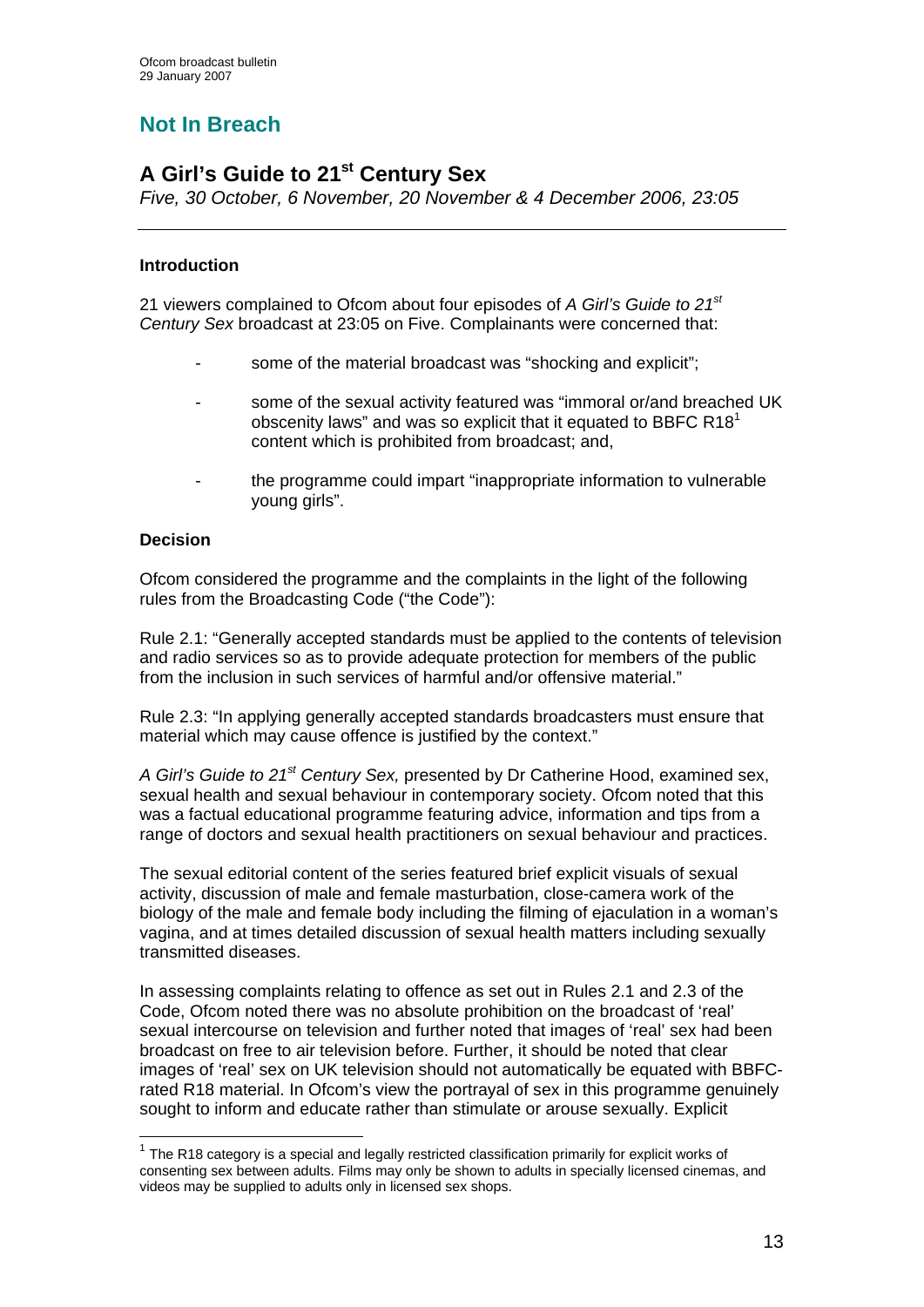images of adult sexual activity may be exceptionally justified by context, particularly if the context has an educational purpose.

Given the nature of the programme's sexual content, Five scheduled it at 23:05 and highlighted to viewers, in the form of detailed pre-transmission information, the explicit nature of the content which followed in order that viewers could make an informed choice as to whether or not to watch the programme. Before each programme, the following oral information was given: "A look at contemporary sex in a Girl's Guide to 21<sup>st</sup> Century Sex which contains very explicit scenes of a sexual nature."

Information was also given in the following form by the programme's presenter (Dr Hood) within the programme prior to any visuals that were to be considered particularly explicit: "I should warn you that the material you are about to see is of a particularly explicit nature."

Ofcom also noted that the most complained of scenes - the internal camera work of sexual organs during intercourse - were medical and biological in presentation and intended to educate and could not be described as images designed to titillate or arouse. Ofcom therefore judged that Rules 2.1 (concerning offence) and 2.3 of the Code were not breached.

Ofcom considered Rule 2.1 as regards the inclusion of harmful material. A number of complainants were concerned that elements of this series could be harmful and embarrassing to younger girls and could give them a distorted view of sex. Ofcom has concluded that whilst the visuals were explicit at times, nothing was transmitted in a manner that could be construed as having the potential to harm people under the age of eighteen. The programme was presented by a doctor and featured a range of doctors and sexual health experts. The advice and information given comprised sexual education information albeit set in a modern context and, whilst some of the visuals of sex were explicit, they did not breach the requirements of the Code. The programme was therefore not in breach of Rule 2.1 of the Code (concerning harm).

In conclusion, Ofcom found no breach of Rules 2.1 or 2.3 of the Code.

# **Not in Breach**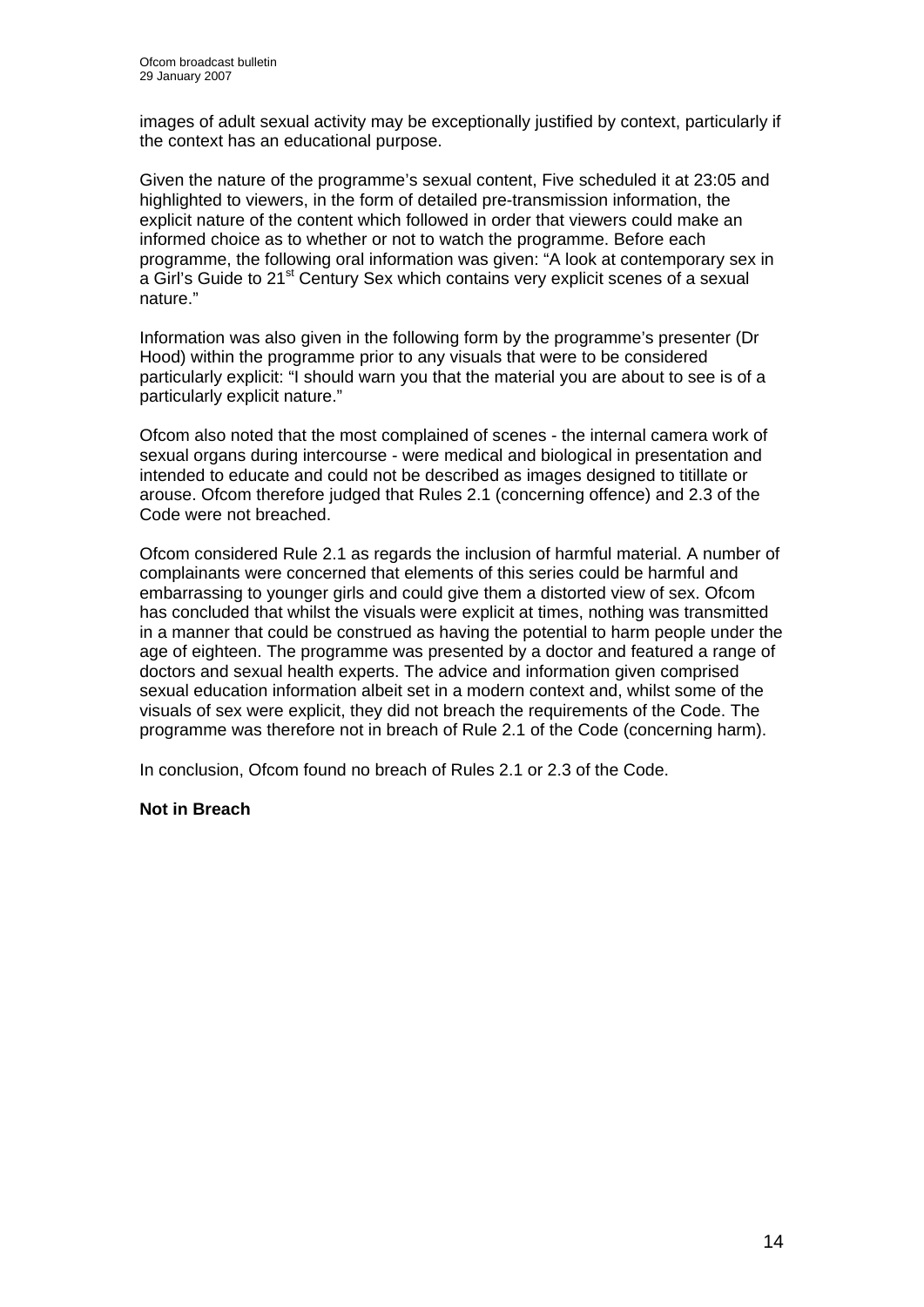# **Fairness and Privacy Cases**

# **Not Upheld**

# **Complaint by Ms V on behalf of her daughter (a Minor)**

*Dispatches, Channel 4, 7 July 2005* 

# **Summary**

Ofcom has not upheld this complaint of unfair treatment in the broadcast of the programme.

Ms V complained that her daughter was treated unfairly in an edition of the Channel 4 current affairs programme *Dispatches*. The programme examined failing standards in British secondary schools. The reporter, a qualified teacher, worked undercover as a supply teacher in a number of schools and covertly recorded her work and observations. Covertly recorded footage of Ms V's daughter throwing a pencil and responding "No" to a question from the teacher was included in the programme with her face pixelated.

Ms V complained that her daughter was treated unfairly by the programme in that she was secretly filmed in her classroom and the material broadcast without Ms V's consent; and Ms V was not given an opportunity to respond to the material prior to broadcast. Ms V further complained that her daughter's privacy was unwarrantably infringed in both the making and broadcast of the programme in that: she was filmed without Ms V's consent while at school; she was recognised in spite of pixelation by friends, family and others; the method used to obtain the material was disproportionate; and, the programme makers did not pay particular attention to her age and other vulnerabilities.

Channel 4 responded that the programme revealed important issues of such overriding public interest that, given a number of steps taken in the conduct of the filming and in concealing Ms V's daughter's identity, it was not incumbent on the programme makers to seek Ms V's consent or offer her a right of reply. Furthermore, any infringement of Ms V's daughter's privacy in the making or broadcast of the programme was warranted by the public interest in the failures within the education system revealed by the programme.

Ofcom found that the programme was of significant public interest in exposing failures in the secondary education system. In part it relied on the evidence of cumulative, persistent low-level misbehaviour in the classroom which resulted in serious disruption in order to expose how the education system was failing the children. In light of this, and of the appropriate measures taken to obscure Ms V's daughter's identity, and having taken account of the particular vulnerabilities of children, Ofcom did not find that inclusion of the footage of Ms V's daughter resulted in unfairness to her, nor that her privacy was unwarrantably infringed in either the making or broadcast of the programme.

# **Introduction**

This documentary programme, part of the *Dispatches* series, was entitled *Undercover Teacher* and examined failing standards in British secondary schools. The reporter, a qualified teacher, worked undercover as a supply teacher in a number of schools and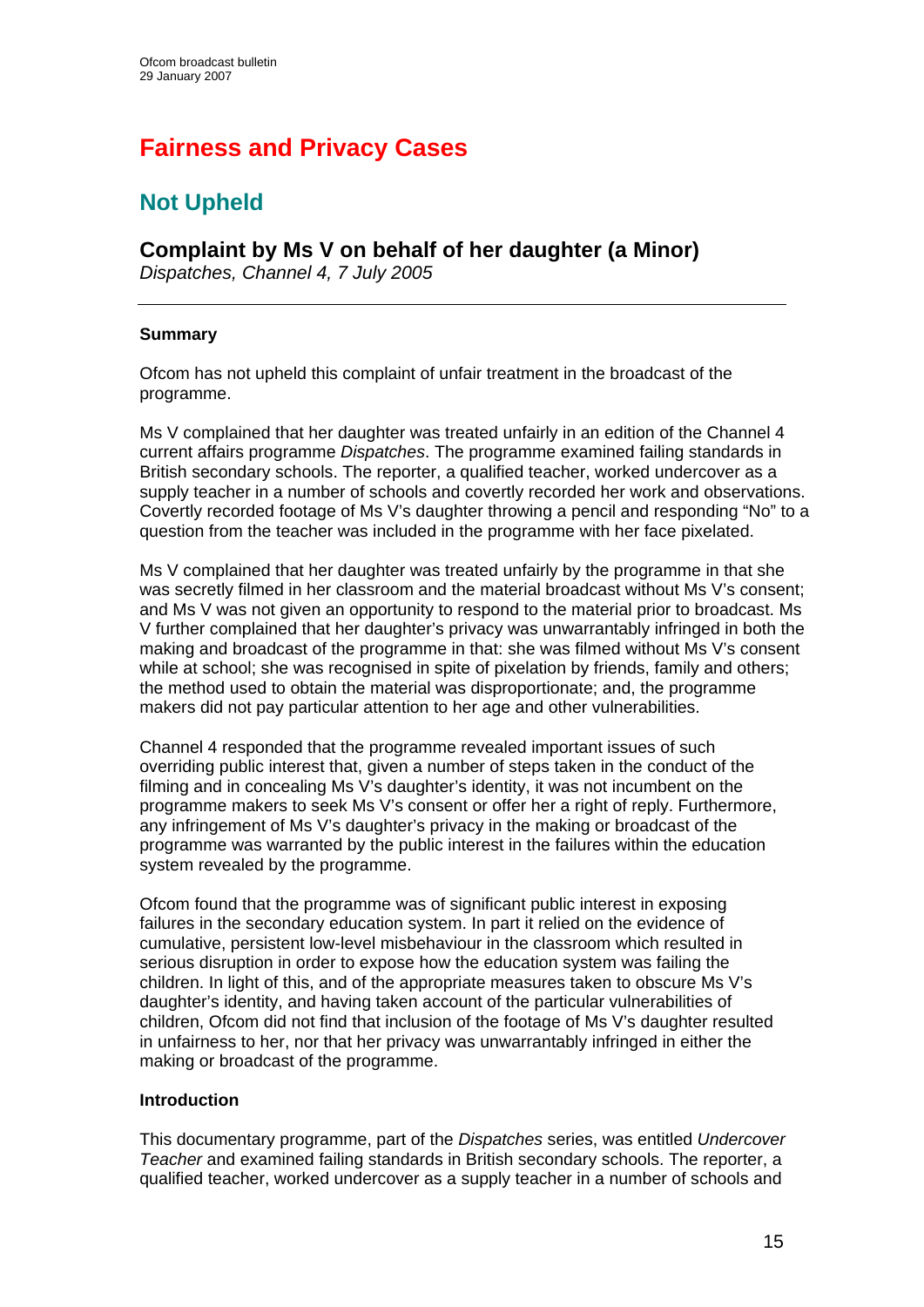covertly recorded her work and observations. Some of the covertly recorded material was broadcast in the programme and contained evidence of what was referred to as "a serious problem with pupil discipline" in classrooms, and of staff concealing the true picture from Ofsted education inspectors. The faces of children covertly filmed for the programme were pixelated.

Ms V's daughter (a minor), a pupil at one of the schools featured in the programme, was filmed covertly. Footage of her throwing a pencil and responding "No" to a question from the teacher was included in the programme. Her face was pixelated.

Ms V, complained that her daughter was treated unfairly in the programme as broadcast and that her privacy was unwarrantably infringed in both the making and broadcast of the programme.

# **The Complaint**

# **Ms V's case**

In summary, Ms V, represented by Harrison Bundey solicitors ("Harrison Bundey"), complained that her daughter was treated unfairly in that:

- a) Her daughter was covertly filmed and the material broadcast without Ms V's consent, resulting in unfairness to her daughter.
- b) Although the school informed Ms V that the covert filming had occurred, this was only days before the programme's transmission, and Ms V was not informed that her daughter specifically had been filmed, nor informed of the nature and purpose of the programme. Ms V did not therefore have an opportunity to respond to the material prior to broadcast, resulting in unfairness to her daughter.

In summary, Ms V, represented by Harrison Bundey, complained that her daughter's privacy was unwarrantably infringed in both the making and broadcast of the programme in that:

- c) Her daughter had a legitimate expectation of privacy while at school, which is a sensitive place, but was filmed without the consent of Ms V, the local Education Authority or the school, resulting in her daughter's privacy being unwarrantably infringed in both the making and broadcast of the programme.
- d) Her daughter's privacy was unwarrantably infringed in the broadcast of the programme, in that although her daughter's face was pixelated in the broadcast she was recognised by her image and voice by friends, family and others.
- e) Her daughter's privacy was unwarrantably infringed in the making of the programme in that the method used to obtain the material was disproportionate and an abuse of the teacher/pupil relationship. Furthermore her daughter should not have lost her right to privacy because of events at her school.
- f) Her daughter's privacy was unwarrantably infringed in the making and broadcast of the programme in that the programme makers should have paid particular attention to her daughter's age. She was also vulnerable due to behavioural problems at school. These are a private matter but were the very issues the programme sought to expose.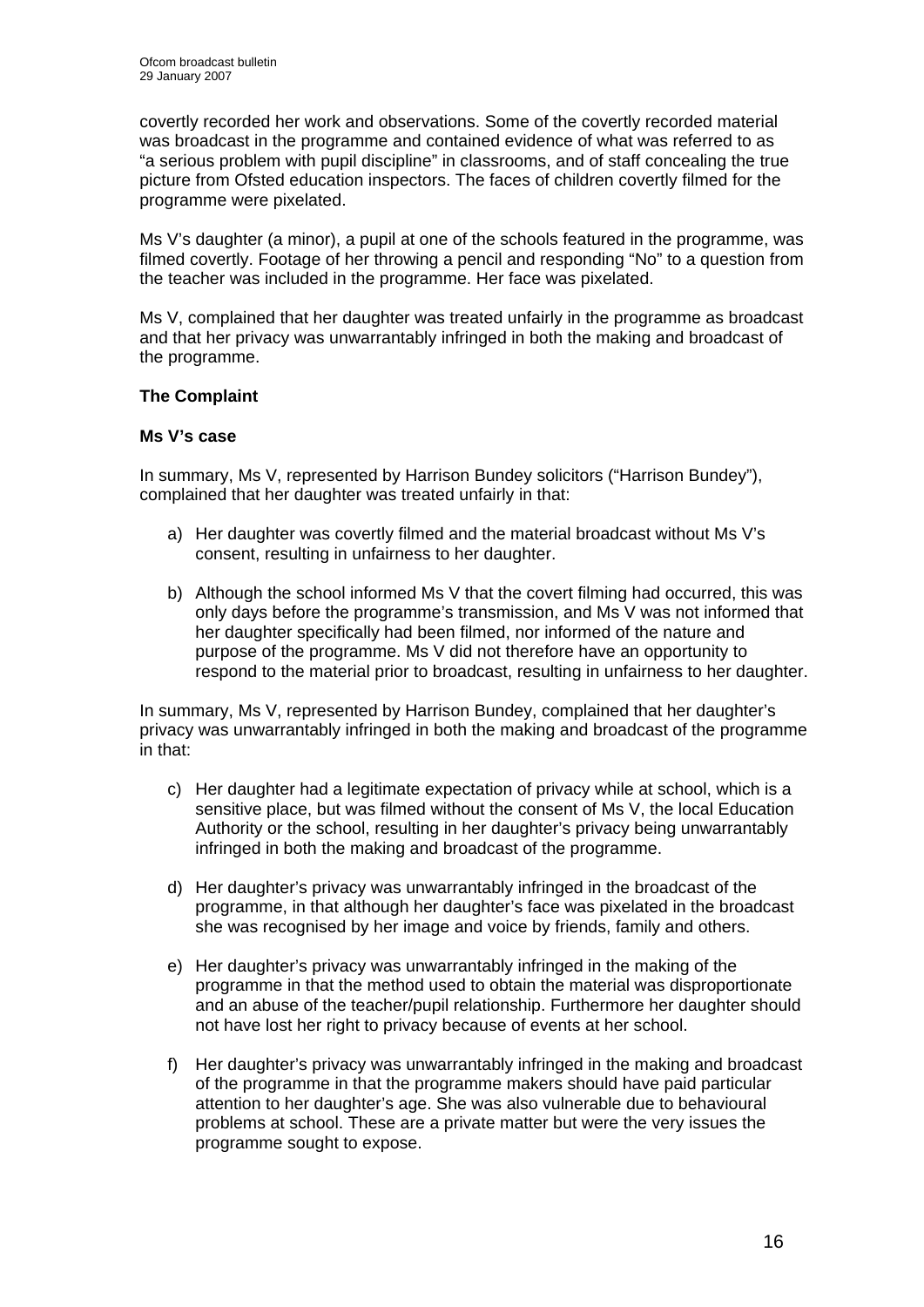As background to Ms V's complaint, Harrison Bundey noted that prior to the broadcast an application was made (by some other parents at the school) to the High Court in an attempt to obtain an injunction. The Judge concluded that although the filming and broadcast amounted to a breach of the children's rights under Article 8 of the European Convention on Human Rights, this was outweighed by the public interest in showing the film which showed important issues of public concern. Channel 4 agreed that there would be substantial editing to remove any images of children who were at serious risk if identified from the footage.

# **Channel 4's case**

In summary Channel 4 responded to the fairness complaint made by Ms V on behalf of her daughter as follows:

a) Channel 4 first addressed Ms V's complaint that her daughter was covertly filmed and the material broadcast without her consent. Channel 4 stated, by way of background that the programme, a one hour documentary, highlighted serious problems in the education system. It arose from the programme makers' research evidence that the secondary school state education system was suffering from chronic disruption by misbehaving children in the classroom and that teachers were at best unable to control it and at worst colluding to hide its impact from school inspectors.

Proper procedures were adhered to in obtaining authorisation for the secret filming and included detailed discussion by the production team, the commissioning editor and a senior lawyer in the Legal and Compliance Department at Channel 4. A protocol was put in place covering the undercover reporter's conduct in obtaining and fulfilling her teaching contracts during the making of the programme. The undercover reporter maintained meticulous logs of the classes for which she had responsibility in order to enable those classes to be readily identified subsequently. The broadcaster stated that it only filmed children in "normal" state schools and not those in special schools for particularly vulnerable children.

The focus of the programme was the systemic failure of the school and its functions, not the behaviour of individual children. The programme revealed a number of important public interest issues concerning: the breakdown of discipline (which often led to teaching becoming impossible and sometimes led to dangerous behaviour); the deliberate misrepresentation by staff of the normal functioning of another school during an Ofsted inspection; and significant staff demoralisation which affected discipline and expectations of the children.

Following the filming, the material was considered and discussed by the commissioning editor and lawyer at Channel 4. The two local authorities whose schools had been filmed were advised of the filming, given details of the schools and classes involved, and an outline of the issues raised. The programme makers explained that although the names of the schools would be disclosed in the programme, the identity of all pupils and staff members was to be obscured by full pixelation of their faces.

A full opportunity for right of reply was offered to both of the local education authorities where schools were featured. A dialogue was entered into about how best to deal with concerns that some children (and particular members of staff) might be unduly vulnerable. These were children who could be at risk of serious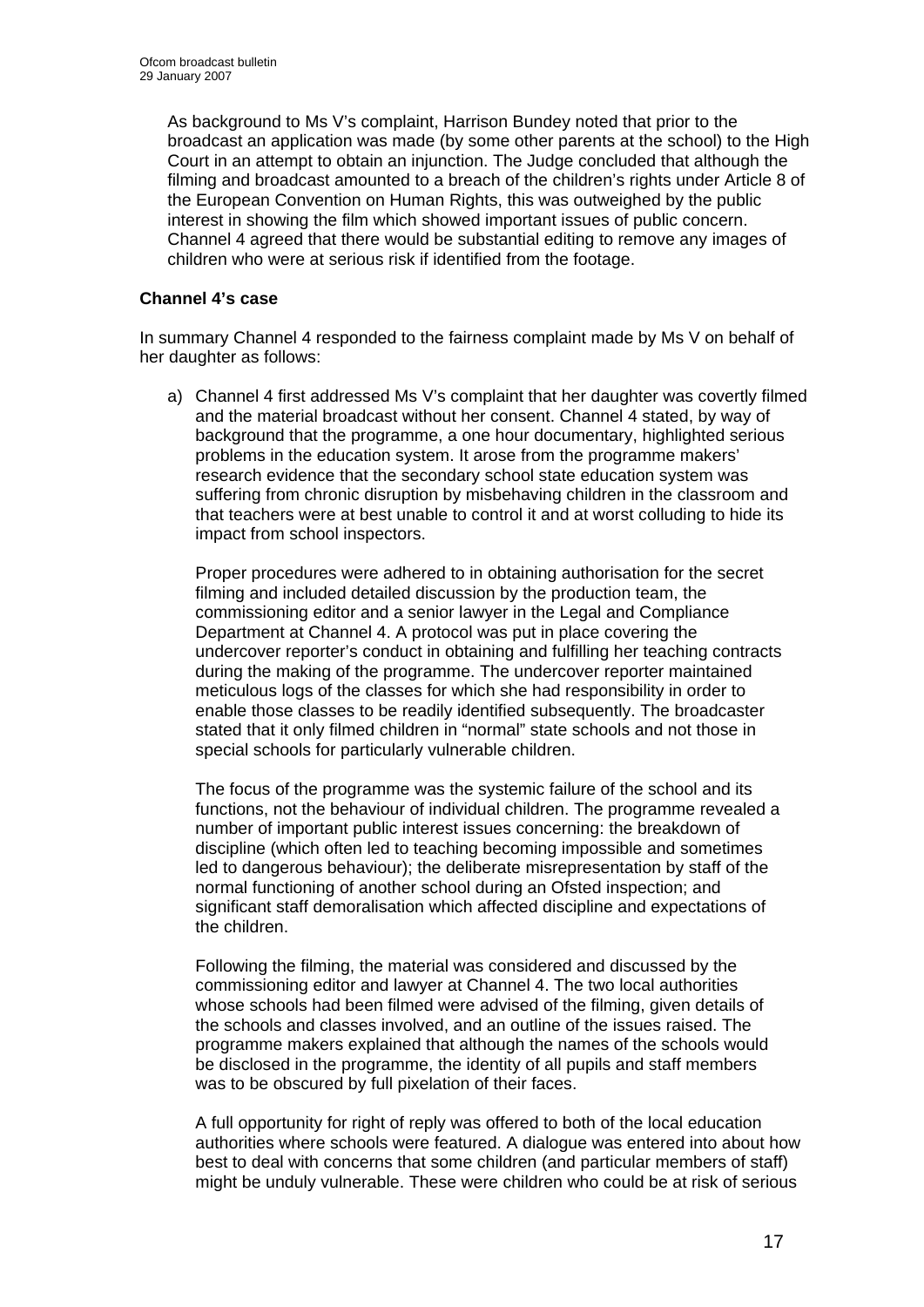physical harm if they were to be identified by estranged members of their family who did not know their present whereabouts. Also, children who were living in families with a history of domestic violence might be at serious risk of physical reprisals by parents or carers because of their bad behaviour in school. Such staff or children would then either be removed from the programme or their identity further obscured. Both local education authorities were offered the opportunity to attend a viewing of the programme in advance of the broadcast, in order to establish that none of the staff or children in the at risk category were included in the version of the programme that was to be broadcast.

The local authority in this case, Leeds City Council, declined to attend a viewing of the programme or to provide any details to assist in the process. Instead the parents and family members of such children (who did not include Ms V's daughter), together with their solicitor, from Harrison Bundey, attended a viewing of the programme with Channel 4. Channel 4 agreed to all the requested measures which required further obscuring of identity. The solicitor for the group viewed the final version of the programme once the measures had been taken, and was fully satisfied.

Channel 4 had no reason to believe that Ms V's daughter necessitated different treatment from the generality of children in the programme, as there was no suggestion that she fell into the category of being at risk of serious harm in the event that she might be recognised by people who knew her very well. Her behaviour was the kind of low level disruptive behaviour typical of many children featured and far less serious than some.

b) Regarding Ms V's complaint about how she was informed of the programme and the issue of right of reply, it was Channel 4's view that, given the nature of the programme, an opportunity for the complainant to respond was neither appropriate nor required, especially as the identities of all concerned were fully and properly obscured. Indeed such a right of reply would have been impractical and would have significantly distorted the focus of the programme (namely systemic rather than individual failures).

In summary, the broadcaster responded to the privacy complaint made by Ms V on behalf of her daughter as follows:

c) Channel 4 addressed Ms V's complaint that her daughter had a legitimate expectation of privacy while at school but was filmed without consent from her, the local Education authority or the school. Channel 4 noted that in addition to the dialogues with the local education authorities discussed above at head a), an injunction application was brought on behalf of two of the children (not including Ms V's daughter) at one of the schools in Leeds. The Judge, Mr Justice Munby, declined to grant the injunction on the basis that the "reasonable right to privacy" (Article 8 of the European Convention on Human Rights) had to be balanced against freedom of expression rights (Article 10). His conclusion was that the programme exposed issues of such important public interest that, in weighing in the balance all the various rights under the Convention, he said "the case comes down fairly heavily in favour of Channel 4". He further stated that such issues could only be brought to the attention of the public through the use of "surreptitious methods". He endorsed the importance of the range of matters of public interest raised in the programme.

 As far as Ms V's privacy complaint was concerned, Channel 4 said that the complaint was made not by a direct and identified main subject of an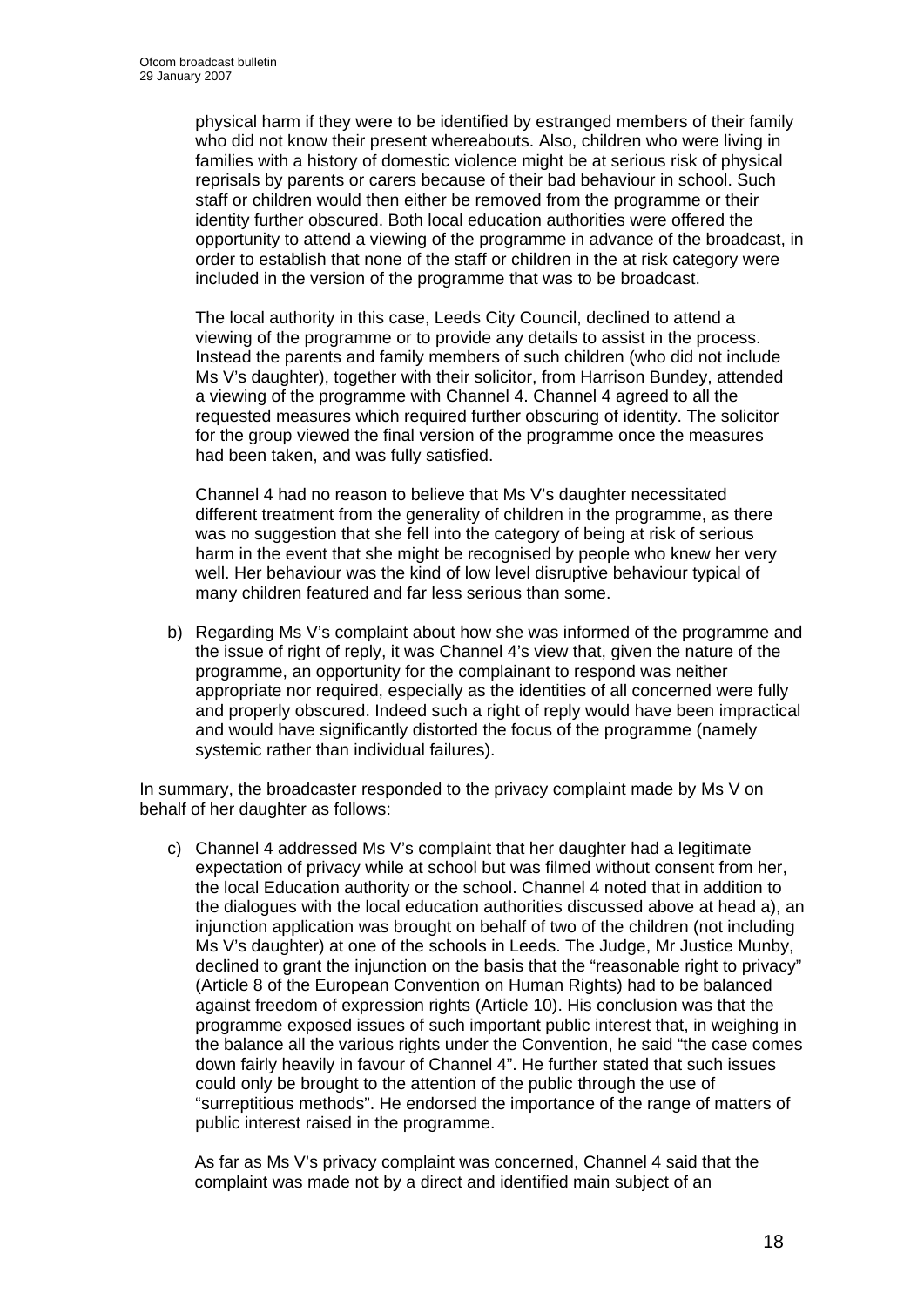investigation, but on behalf of a child who was part of a wider classroom scene and whose identity was properly obscured. Channel 4 said that the strength and importance of the public interest in the issues exposed by the programme, together with the fact that proper and prudent measures were taken to conceal the identity of those unavoidably filmed, meant that any infringement, in the filming and broadcast of the programme, was proportionate and fully warranted. This was especially so, in light of Mr Justice Munby's decision, that the only way of providing evidence of these issues of important public interest was by secret filming. Furthermore, Mr Justice Munby had found that it was fundamental to the importance of democracy that such material be given general publicity and not "merely private disclosure to those directly concerned with what the film shows".

If Ofcom were to conclude that any infringement of privacy it believes to have occurred were not warranted, it would effectively throw into very serious doubt the ability of programme-makers to expose wrong-doing and incompetence especially where vulnerable groups of people are directly suffering as a consequence.

- d) Regarding Ms V's complaint that her daughter was recognised by friends, family and others, Channel 4 stated, as discussed above, that the identity of all pupils and staff members was obscured by full pixelation of their faces. Channel 4 had no reason to believe that Ms V's daughter necessitated different treatment from the generality of children in the programme as there was no suggestion that she fell into the category of being at risk of serious harm.
- e) Channel 4 next responded to Ms V's complaint that the method used to obtain the material was disproportionate and that her daughter should not have lost her rights to privacy because of events at her school. Channel 4 stated that the contention that the methods used to obtain the material were disproportionate was rejected. Channel 4 stated that there was nothing more that it could have done to avoid or reduce the interference with the privacy rights of those filmed, short of not filming the children or not broadcasting the footage. As discussed above there was an important public interest in those issues being made known by the making and broadcast of the programme. Protocols in place regarding the undercover reporter's role as a teacher were dealt with above at head a).
- f) Regarding Ms V's complaint that the programme makers should have paid particular attention to her daughter's vulnerabilities Channel 4 stated, as discussed above, that the identity of all pupils was obscured by full pixelation of their faces. However Channel 4 had no reason to believe that Ms V's daughter necessitated different treatment from the generality of children in the programme as there was no suggestion that she fell into the category of being at risk of serious harm. Her behaviour was the kind of low level disruptive behaviour typical of many children featured and was far less serious than some.

# **Ms V's second statement**

In summary, Ms V, represented by Harrison Bundey, commented on the broadcaster's response regarding fairness that:

a) On the issue of filming and broadcasting material without her consent, Ms V noted Channel 4's response that only children in normal state schools, not those in special schools for particularly vulnerable children, were filmed. However all children are inherently vulnerable due to their age and the special relationship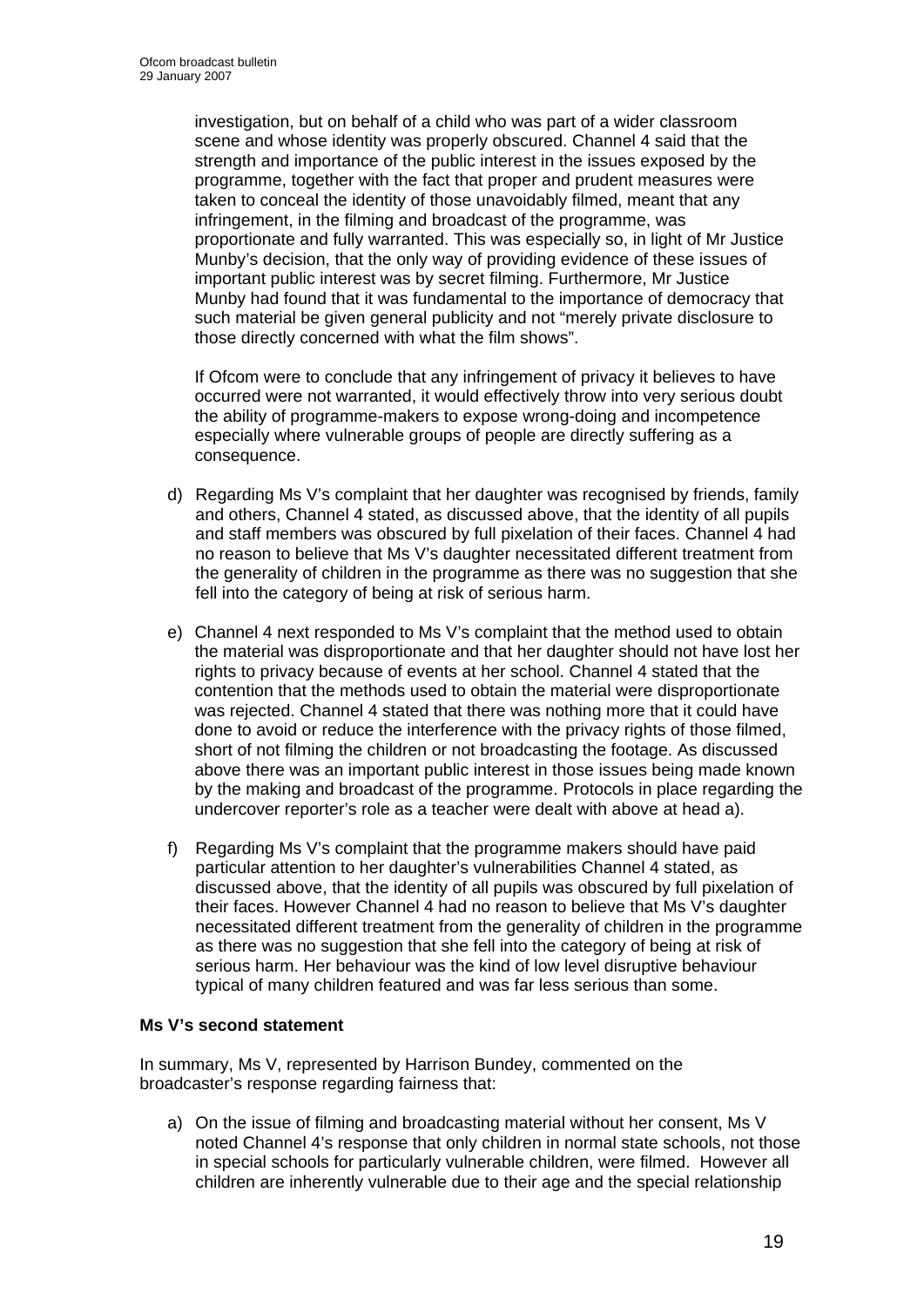between teacher and pupil. Her daughter was particularly vulnerable due to behavioural problems that she had at the school prior to the filming. The choice of ordinary state schools does not eliminate every risk of vulnerability and thus unfairness.

Channel 4 further stated, in its response, that her daughter's behaviour was "unexceptional" and "low level". Ms V responded that it was therefore neither essential nor even desirable to show her behaviour in order to fulfil the aim of the programme which was to raise issues including that of "disruptive" behaviour being allowed to escalate to "sometimes dangerous" behaviour. Ms V argued that featuring her daughter's behaviour therefore resulted in unfairness to her.

Regarding Channel 4's discussion of the background to the broadcast of the programme, although Channel 4 entered into dialogue with the local authority this did not include parents until Friday 1 July 2005. Some parents, including Ms V, were included as late as Monday 4 July 2005, others as late as Tuesday 5 July with the broadcast scheduled for Thursday 7 July 2005. Harrison Bundey were only able to act on behalf of those children considered to be at very high risk of physical harm if recognised. Other parents, who objected to the filming and broadcast on basic principles of privacy, and who had additional concerns relating to their children's behavioural problems, had to rely on the injunction action which was unsuccessful. An appeal was not lodged against the injunction due to the practical difficulties which ensued as a result of the London bombings

b) No further comment was made regarding the issue of right of reply.

In summary, Ms V, represented by Harrison Bundey, commented on the broadcaster's response regarding privacy that:

c) On the issues of legitimate expectation of privacy and consent Ms V commented, as discussed at head a) above, that Channel 4 had stated that only children in normal state schools, not those in special schools for particularly vulnerable children, were filmed. However it was Ms V's view that all children are inherently vulnerable due to their age and the special relationship between teacher and pupil. Ms V's daughter was particularly vulnerable due to behavioural problems that she had at the school prior to the filming. The choice of ordinary state schools does not eliminate every risk of vulnerability and thus an unwarranted infringement of privacy.

Ms V noted that Channel 4 had further stated that her daughter's behaviour was "unexceptional" and "low level". It was therefore neither essential nor even desirable in fulfilling the aim of the programme, which was to raise issues of "disruptive" behaviour escalating to "sometimes dangerous" behaviour. Featuring her daughter's behaviour therefore resulted in an unwarranted infringement of her privacy

As discussed at head a) above, regarding Channel 4's outline of the background to the broadcast of the programme, Channel 4 entered into dialogue with the local authority but this did not include parents until Friday 1 July, and some as late as Monday 4 July (including Ms V) and Tuesday 5 July, with the broadcast scheduled for Thursday 7 July. Harrison Bundey was only able to act on behalf of those children considered to be at very high risk of physical harm if recognised. The editing meeting, attended by the solicitor, was specifically to ensure protection from identification for these particular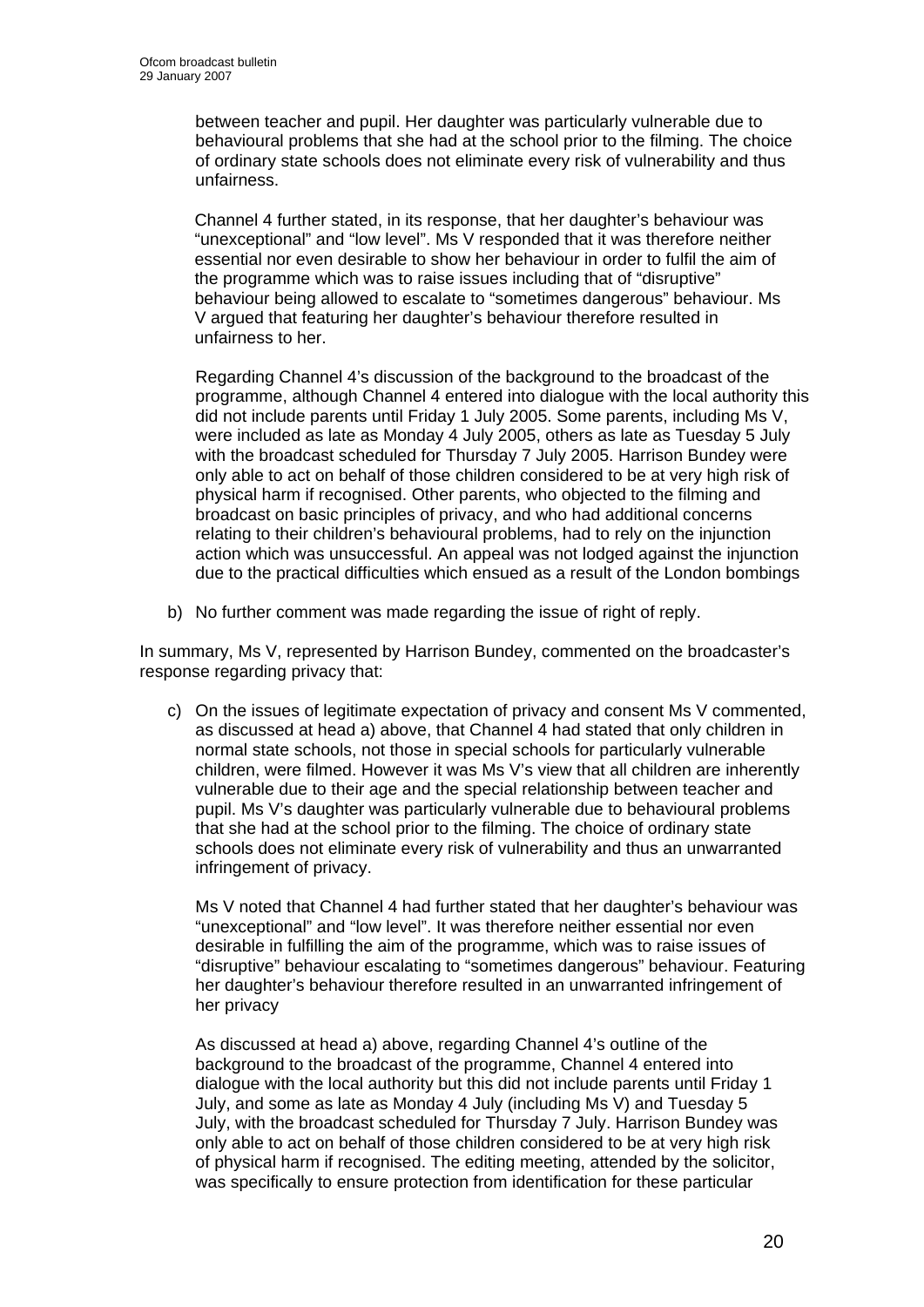children who did not include her daughter. Other parents, who objected to the filming and broadcast on basic principles of privacy and who had additional concerns relating to their children's behavioural problems, had to rely on the injunction action which was unsuccessful. An appeal was not lodged against the injunction due to the practical difficulties which ensued as a result of the London bombings.

- d) Regarding her complaint that her daughter was recognised from the programme, Ms V commented that Channel 4 appeared to accept in their submission that even with the pixelation techniques employed, Ms V's daughter was recognisable by those who knew her well, in part due to recognition of her voice. This made her recognisable to the very people whose subsequent opinions and reactions were likely to cause her distress and upset.
- e) No further comment was made regarding the issue of teacher/pupil relationship.
- f) Regarding her daughter's vulnerability, Ms V commented that Channel 4's submission discussed a protocol governing the undercover reporter's conduct and priorities, as well as logs of classes she taught. Channel 4 would, consequently, have had knowledge of her daughter's background and could therefore have reasonably anticipated that she could have suffered some harm if recognised (albeit not serious physical harm).

# **Channel 4's second statement**

In summary the broadcaster responded to the comments on the fairness complaint made by Ms V on behalf of her daughter as follows:

a) Regarding the issue of consent and by way of background, Channel 4 stated that should this complaint be upheld it would have profound implications for legitimate investigative journalism. In order to film secretly in a busy sensitive environment, for the purpose of establishing an issue of important public interest, the vulnerabilities and sensitivities of every single individual incidentally caught by the camera would have to be established. This would be an impossible burden.

The local education authorities were advised of the filming well in advance so that the schools could raise issues of concern about those filmed. Regrettably Leeds City Council declined to discuss the issue or assist in the process. Individual parents therefore instructed solicitors to approach Channel 4, resulting in precautionary edits to further safeguard those children at risk of physical harm from estranged family members. As explained in Channel 4's first response to the complaint, this meeting was held at a late stage because the local education authority in Leeds refused to assist in the process of identifying these children. Unless the solicitor from Harrison Bundey who was representing the parents had confirmed that every agreed edit had been undertaken, the programme would not have been broadcast due to the seriousness of the risks to the children.

The footage including Ms V's daughter was an intrinsic part of an editorially important sequence illustrating how unexceptional low level disruption often makes it impossible to teach. It was therefore important to include this as evidence of a systemic failure at the school.

Schools have a responsibility to draw to the attention of all supply teachers the identity of any children who have special needs or who require special attention.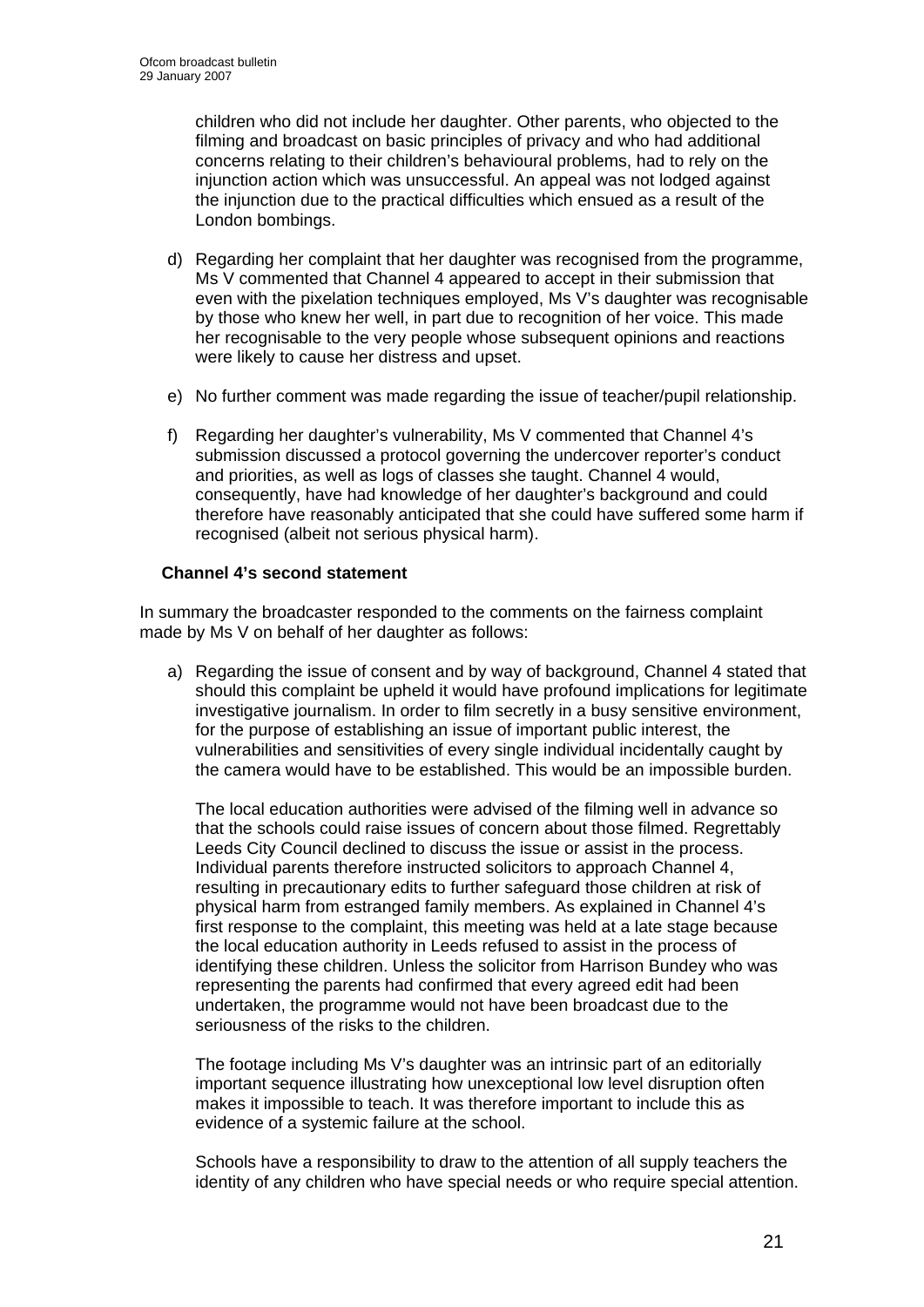Neither the undercover teacher nor the programme makers were given such information about Ms V's daughter at any stage.

b) On the issue of right of reply, Channel 4 responded that the schools concerned in the filming were contacted in writing and a letter sent to Ms V's daughter's head teacher. It raised the specific matters arising from filming. The response received was fairly represented within the programme.

In summary the broadcaster responded to the comments on the privacy complaint made by Ms V on behalf of her daughter as follows

c) Concerning expectation of privacy and consent, as discussed above at head a), and by way of background, Channel 4 stated that should this complaint be upheld it would have profound implications for legitimate investigative journalism. In order to film secretly in a busy sensitive environment to establish an issue of important public interest, the vulnerabilities and sensitivities of every single individual incidentally caught by the camera would have to be established. This would be an impossible burden. There are difficult judgements to be made in balancing personal privacy rights against the public interest. However the meticulous steps taken before and during filming and editing rendered any such infringement entirely warranted.

As discussed above at head a), the footage including Ms V's daughter was an intrinsic part of an editorially important sequence illustrating how unexceptional low level disruption often makes it impossible to teach. It was therefore important to show as evidence of a systemic failure at the school.

Again as discussed above at a), schools have a responsibility to draw to the attention of all supply teachers the identity of any children who have special needs or who require special attention. However neither the undercover teacher nor the programme makers were given such information about Ms V's daughter at any stage.

The complainant stated that no appeal was made due to the London bombings. However Channel 4 did attempt to assist by providing a tape of the programme on the morning of broadcast, and the Court of Appeal is accustomed to dealing with appeals at short notice and in difficult circumstances.

- d) Regarding Ms V's daughter being recognised from the programme, Channel 4 said that the measures taken by the programme makers to conceal the identity of all the children were effective, proportionate, and appropriate, given the nature of the filming and the content of the programme. Children's voices were heard throughout and Ms V's daughter only spoke one short word ("No"). Distorting her voice was neither necessary nor appropriate.
- e) No further comment was made regarding the issue of teacher/pupil relationship.
- f) On the issue of Ms V's daughter's vulnerability, and as discussed above at head a), Channel 4 responded that schools have a responsibility to draw to the attention of all supply teachers the identity of any children who have special needs or who require special attention. However neither the undercover teacher nor the programme makers were given such information about Ms V's daughter at any stage.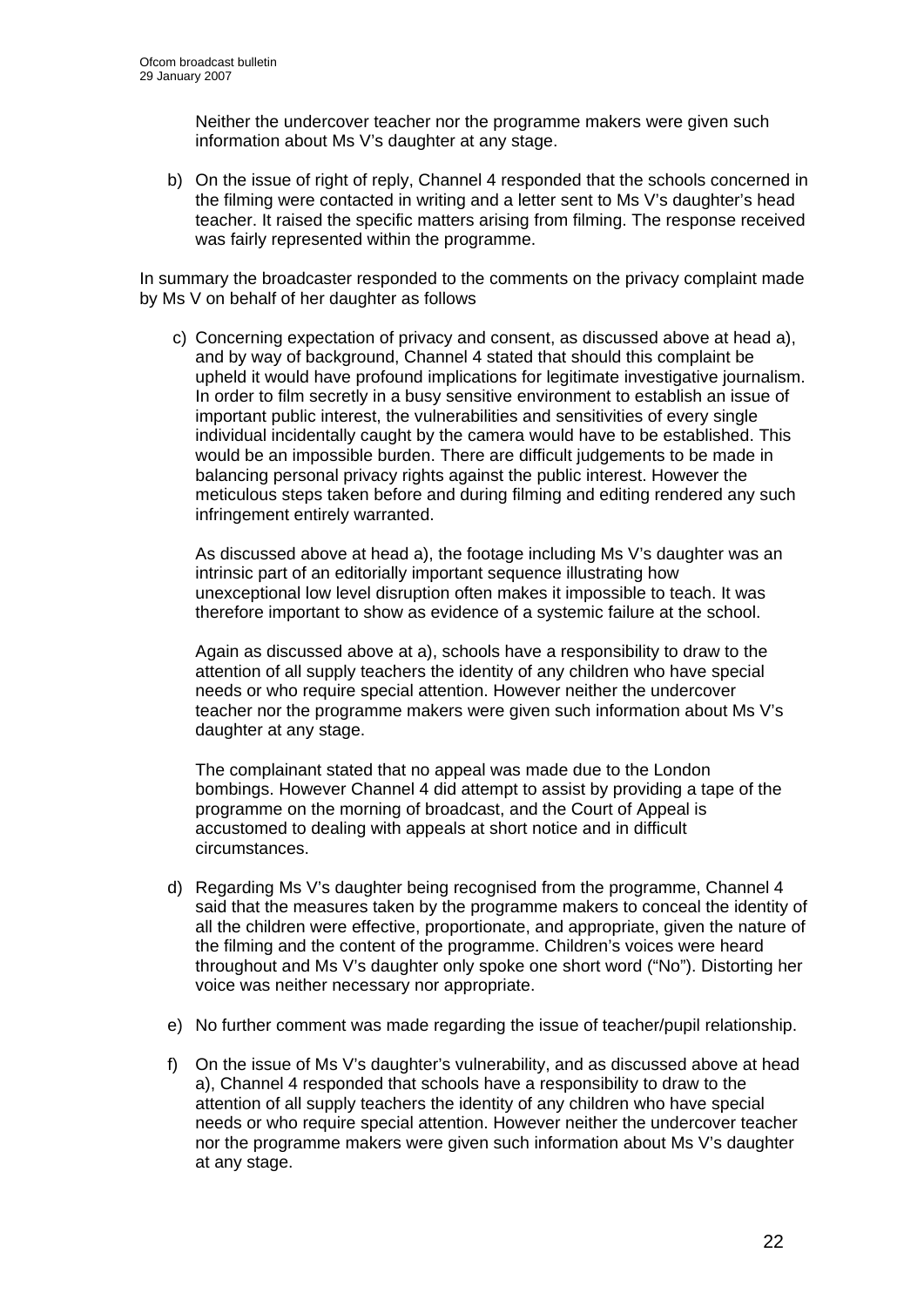# **Decision**

Ofcom's statutory duties include the application, in the case of all television and radio services, of standards which provide adequate protection to members of the public and all other persons from unfair treatment in programmes, and from unwarranted infringement of privacy in the making and broadcast of programmes, included in such services.

In carrying out its duties, Ofcom has regard to the need to secure that the application of these standards is in the manner that best guarantees an appropriate level of freedom of expression. Ofcom is also obliged to have regard in all cases, to the principles under which regulatory activities should be transparent, accountable, proportionate, consistent and targeted only at cases in which action is needed.

Ms V's complaint was considered by Ofcom's Fairness Committee ("the Committee"), Ofcom's most senior decision making body with respect to Fairness and Privacy complaints. The Fairness Committee considered the complaint, the broadcaster's response, together with supporting material and subsequent submissions from both parties, and a recording of the programme as broadcast.

This programme was broadcast on 7 July 2005 and the ex-BSC Fairness Code ("the Fairness Code") was the applicable Code at the time of broadcast. In taking account of the Fairness Code, the Committee had particular regard throughout their deliberations to paragraph 32 under which broadcasters are reminded that "Children's vulnerability must be a prime concern for broadcasters. They do not lose their rights to privacy because of…events in their schools".

In the circumstances of this case the Fairness Committee found the following:

a) The Fairness Committee first considered Ms V's complaint that her daughter was covertly filmed and the material broadcast without Ms V's consent, resulting in unfairness to her daughter.

The Committee took account of paragraph 13 of the Fairness Code under which broadcasters should not normally obtain or seek information or pictures through deception, except where the disclosure is reasonably believed to serve an overriding public interest and the material cannot reasonably be obtained by any other means. The paragraph further states that where the use of deception is judged permissible, it should always be proportionate to the alleged wrongdoing and prior editorial approval at the most senior editorial levels within the broadcasting organisation should be obtained for such methods.

The Committee considered whether Channel 4 had reasonable grounds for believing that it served an overriding public interest to obtain the pictures taken at Ms V's daughter's school by surreptitious filming without consent, bearing in mind the particular vulnerabilities of children. The Committee noted Channel 4's response that, prior to filming, the programme makers had research evidence that the secondary school state education system was suffering from chronic disruption by misbehaving children in the classroom, and that teachers were at best unable to control it and at worst colluding to hide its impact from school inspectors. The Committee considered that these grounds were reasonable and they supported Channel 4's view that, given the nature of the research evidence on severe failures in the education system, it would serve an overriding public interest to obtain the pictures by surreptitious filming. Furthermore it was the Committee's view that such material could not have been obtained had consent been sought from the school and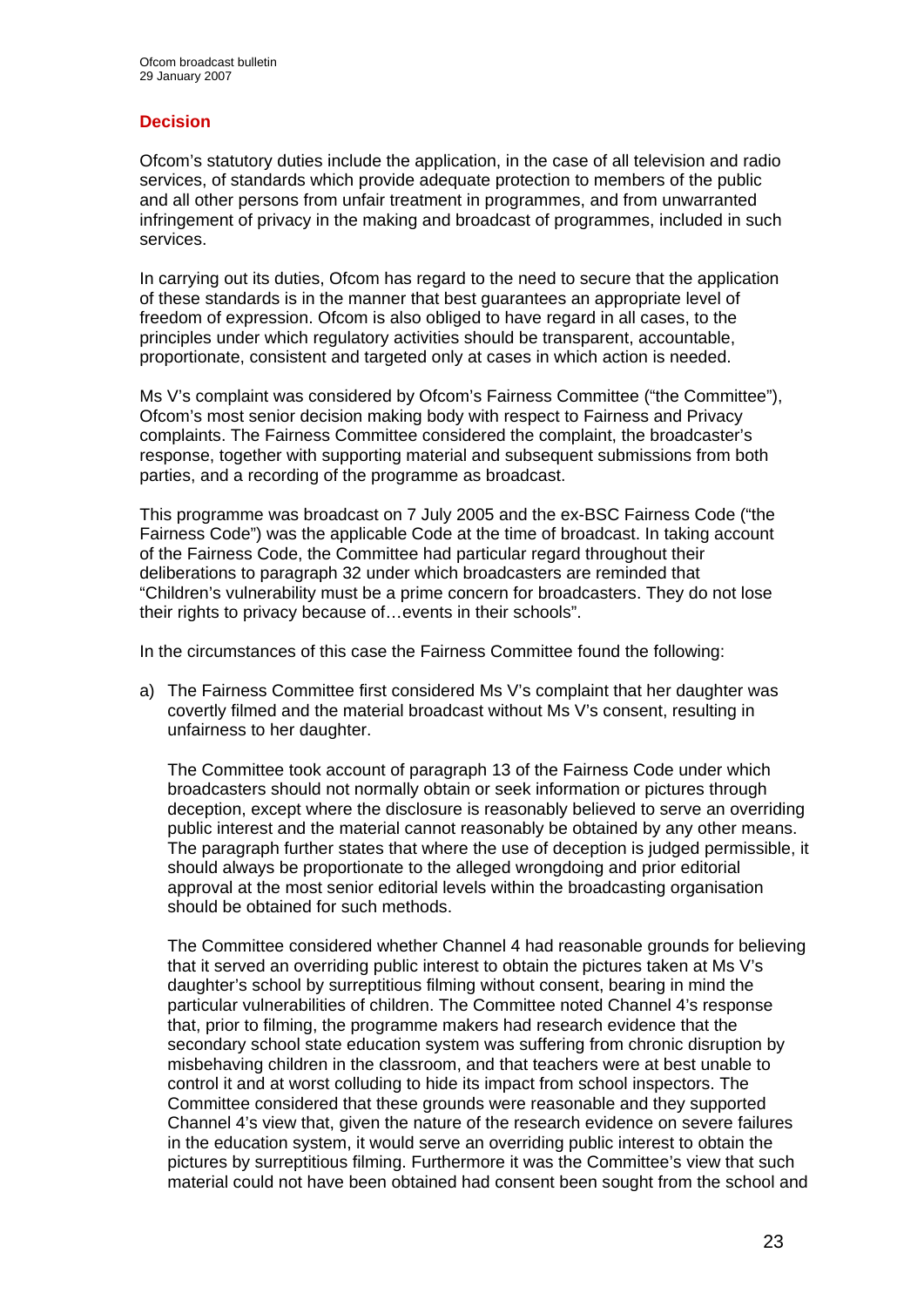parents, and that the programme could not have portrayed a true picture of the school. The material at the heart of the investigation, showing the reality of disruption in the classroom was, in the Committee's view, in the public interest and could only be obtained by surreptitious recording.

The Committee acknowledged that, as discussed in Channel 4's response, appropriate procedures were adhered to in obtaining authorisation for the secret filming. This included detailed discussion by the production team, the commissioning editor and a senior lawyer in the Legal and Compliance Department at Channel 4 before the recording and before the broadcast of these pictures.

The Committee turned to consideration of whether the material could have reasonably been obtained by other means. The Committee considered that the question of significant and systemic failures in the secondary school system (as discussed above) was a subject of significant public interest. The Committee accepted that the nature of this subject depended on obtaining relevant footage through the use of surreptitious recording and in the Committee's view it would not have been possible to obtain the material by other means. Therefore, in view of the overriding public interest in the alleged failures, the Committee considered that the use of deception in gathering the material was proportionate.

Having considered the recording of the material (i.e. footage of the classroom which included Ms V's daughter) the Committee then considered whether there was an overriding public interest in its broadcast. In the Committee's view the programme depended on broadcasting footage of general classroom behaviour which, taken as a whole, resulted in an unacceptable level of disruption and revealed a breakdown in the education system in relation to classroom discipline.

In relation to the footage of Ms V's daughter the Committee noted that she was not identified by name and that extensive efforts had been made to pixelate her face. The Committee accepted that it was likely that she would still be identifiable to family and friends and others who knew her. However, the Committee had received no evidence from the complainant that Ms V's daughter fell into the category of children who might be unduly vulnerable and could be at risk of serious physical harm if they were to be identified by estranged members of their family who did not know their present whereabouts; or who were living in families with a history of domestic violence and be at serious risk of physical reprisals by parents or carers because of their bad behaviour in school. This is also discussed in relation to Ms V's privacy complaint (see head b) below).

The Committee noted that whilst Ms V's daughter was seen in the footage of her classroom, her face was pixelated, and her appearance was brief and was within the context of the general behaviour of the class at the time. The relevant section did not seek to dwell on Ms V's daughter over and above any of the other children. There was nothing in the way the footage was presented to suggest that her particular behaviour was being singled out or specifically being drawn to the attention of viewers. This was consistent with the overall tone of the programme, and with Channel 4's submissions that the objective of the programme was to seek to highlight the significant and systemic failures in the secondary school system rather than to comment on the behaviour or wrongdoing of particular children.

It was the Committee's view that the broadcast of the material of Ms V's daughter in her classroom was an intrinsic part of the evidence of the cumulative effect of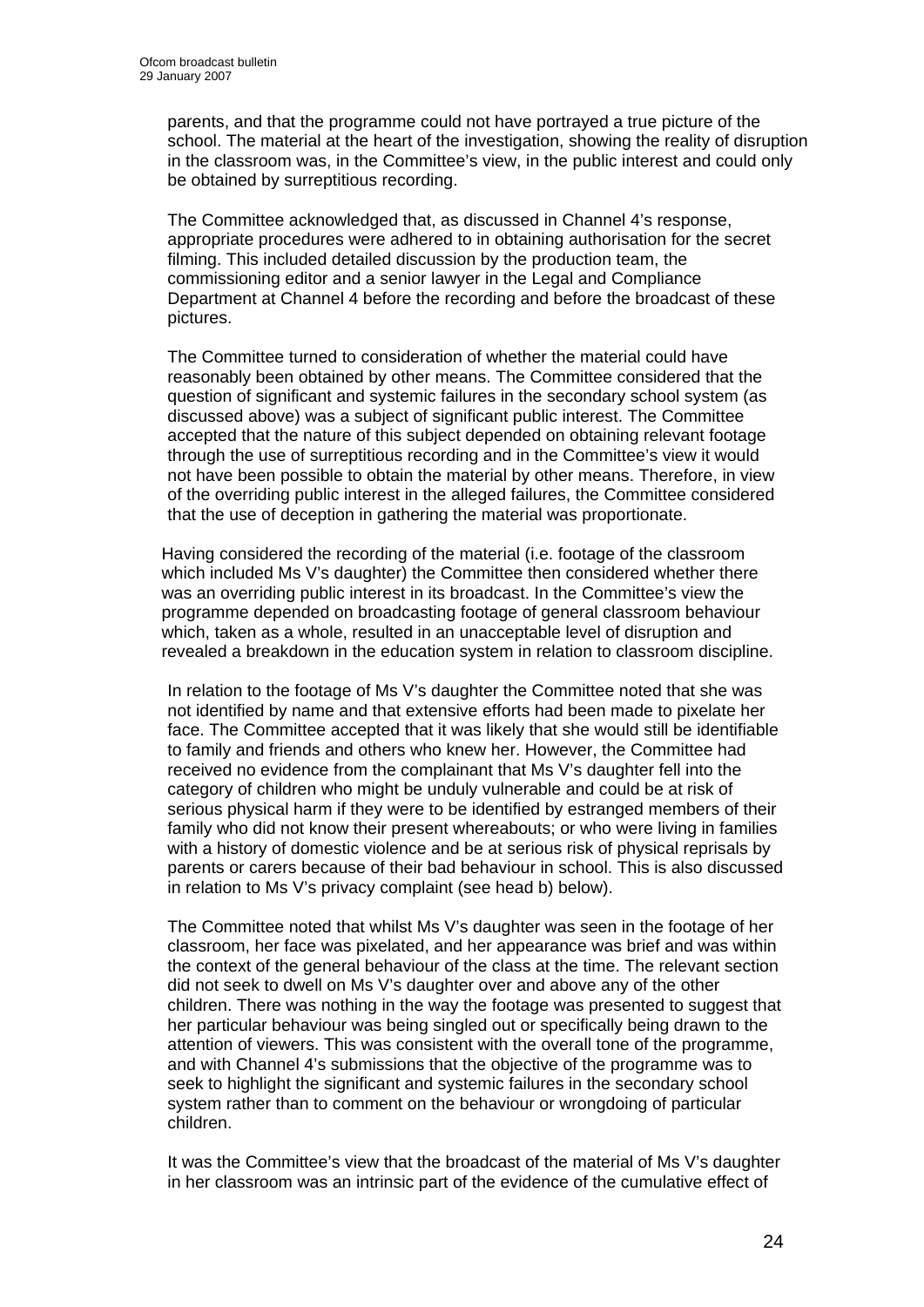sustained low-level disruptive behaviour by a number of children. In light of this, and in view of the responsible steps taken to obscure Ms V's daughter's identity, the Committee concluded that there was an over-riding public interest in the broadcast of this material.

The Fairness Committee next considered whether consent was required, from Ms V, before broadcasting the material of Ms V's daughter in her classroom. In its considerations the Committee paid particular attention to the vulnerabilities of children and the need to obtain consent unless (as stated in the Fairness Code) it is justified not to gain such consent because of an overriding public interest in the item. As noted above, the cumulative effect of the evidence of disruption made it necessary to the portrayal of systemic failures at the school to include general classroom footage. It was essential therefore, that children including Ms V's daughter should appear in footage showing the low-level disruptive behaviour in her class.

Furthermore the Committee was satisfied that the parents and legal representatives of those children who might be unduly vulnerable and could be at risk of serious physical harm (as mentioned above) were consulted about the inclusion of their children and that suitable effective steps had been taken to obscure totally their identity and thereby eliminate any risk of serious physical harm occurring. Although Ms V had stated in her second submission that her daughter was particularly vulnerable due to behavioural problems that she had at the school prior to the filming, the Committee had been provided with no evidence of any particular vulnerabilities that merited Ms V's daughter being accorded the same treatment by the programme makers as those children who had been identified prior to broadcast as being unduly vulnerable and at risk of serious physical harm.

Having given careful consideration to each of these factors, the Committee concluded that there was an overriding public interest in the broadcast of the material and that Channel 4 was justified in not having sought Ms V's specific consent in relation to the footage which included her daughter. Furthermore, for the reasons outlined above, the Committee considered that sufficient steps were taken to obscure Ms V's daughter's identity. It was the Committee's view that had the programme totally obscured the identity of all the children in the programme, and not just those at risk of serious physical harm if identified, the programme could not have brought to the public's attention the very issues which it sought to expose, namely issues surrounding systemic failures in the education system in which there was significant, and therefore overriding, public interest.

In light of the above considerations the Committee found that the covert filming and the broadcast of material including Ms V's daughter did not result in unfair treatment of her in the programme as broadcast.

b) The Fairness Committee next considered Ms V's complaint that although the school informed her that the covert filming had occurred, this was only days before the programme's transmission, and she had not been informed that her daughter had been filmed, nor of the nature and purpose of the programme. Ms V complained that she did not, therefore, have an opportunity to respond to the material prior to broadcast and that this resulted in unfairness to her daughter.

When considering this complaint the Committee examined all submissions regarding the steps taken to inform parents, and in particular Ms V, that filming had taken place.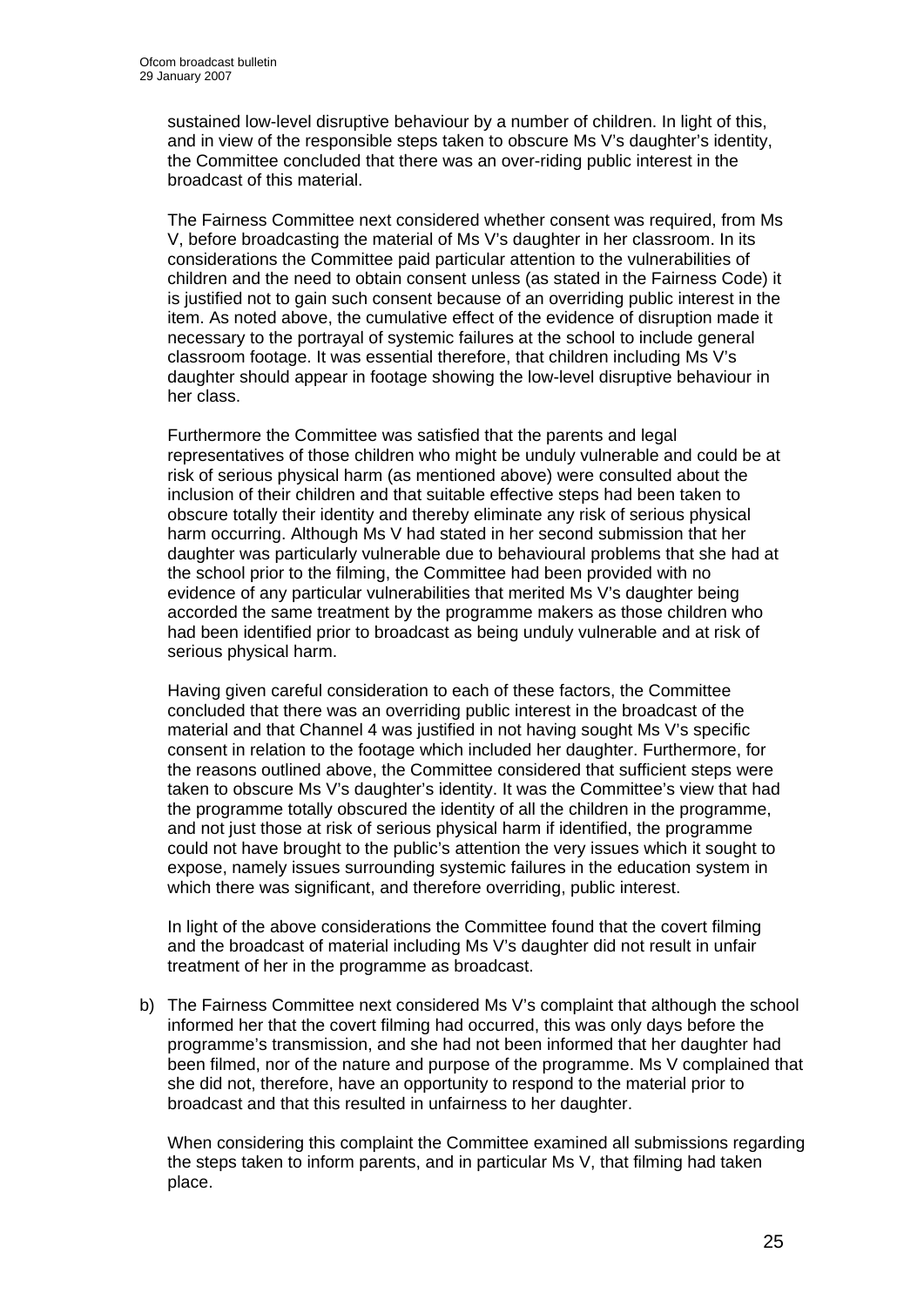The Committee noted Channel 4's statement that the local authority had declined to assist the broadcasters in identifying and contacting the families of children who had been covertly filmed. The Committee also noted that the parents and family members of children who might be unduly vulnerable and could be at risk of serious physical harm if identified by the programme attended a viewing of the programme with Channel 4 in order to agree any measures required in order to further obscure their identity. The Committee also considered Channel 4's second response, which stated that although schools have a responsibility to draw to the attention of all supply teachers the identity of any children who have special needs or who require special attention, neither the undercover teacher nor the programme makers were given such information about Ms V's daughter at any stage.

The Committee also noted Ms V's submission that she was informed by the school that filming had occurred on Monday 4 July 2005, with its broadcast scheduled for Thursday 7 July 2005, but was not informed that her daughter had been filmed. Furthermore, according to Ms V, material included in the programme of her daughter, albeit pixelated, made her recognisable to the very people whose subsequent opinions and reactions were likely to cause her distress and upset.

As discussed above at Decision head a), the Committee concluded that no evidence had been provided by the complainant that her daughter fell into the category of children requiring specific special treatment by Channel 4 prior to transmission.

The Committee then considered whether it was incumbent on the programme makers to inform Ms V that her daughter had been filmed and to inform her about the nature and purpose of the programme, in order to provide Ms V with an opportunity to respond to the material to be included. In its considerations the Committee took account of the obligation on broadcasters to give those criticised in a programme an appropriate and timely opportunity to respond to or comment on the arguments and evidence contained within that programme where it alleges wrongdoing or incompetence, or contains a damaging critique of an individual or organisation.

The Committee considered Channel 4's submission that it had contacted the schools concerned in the filming, which included writing to the head teacher of the school that Ms V's daughter attended, and raising the specific matters arising from filming. It noted the response received from the head teacher was fairly represented within the programme.

In the Committee's view it was entirely appropriate that the headmaster should be given an appropriate opportunity to respond given the allegations of systemic failings in his school. As stated in head a) above, the Committee also considered that the context within which Ms V's daughter was shown was one in which failings were attributed to the school and to the state secondary education system as a whole, not to any individual children. The Committee therefore concluded that it was not incumbent on the programme makers to offer Ms V an opportunity to respond since no allegations were made about her daughter whose identity was, nonetheless, obscured.

The Committee took into account Channel 4's submission that it had informed the school that filming had taken place and taken measures to meet the parents and representatives of those children requiring special treatment. In light of this, and of the considerations set out above, the Committee found that it was not incumbent on Channel 4 to have taken any steps additional to the ones it had already taken in order to specifically inform Ms V that her daughter had been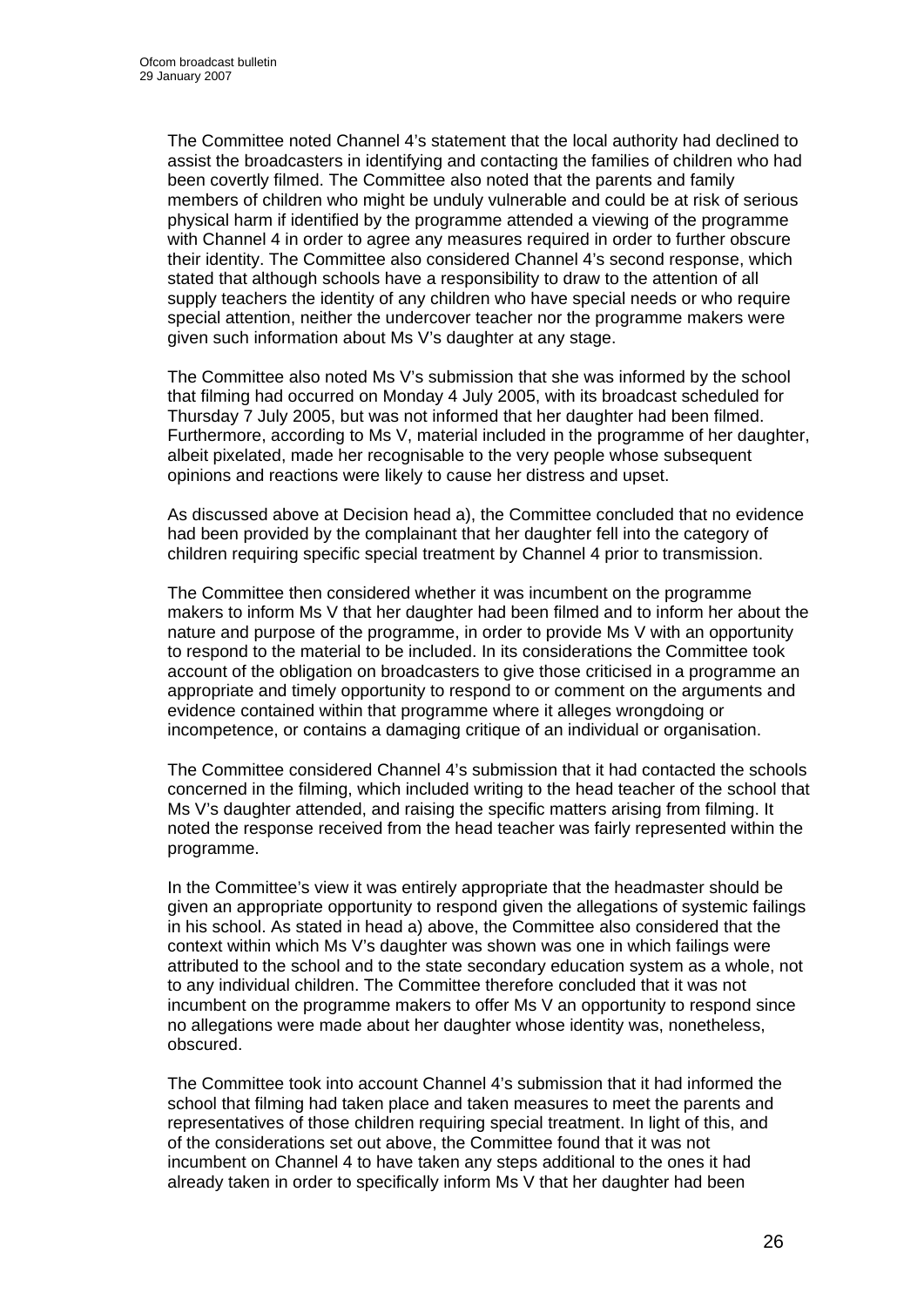filmed and to inform her of the nature and purpose of the programme. In relation to this head of Ms V's complaint, the Committee therefore found that no unfairness resulted to Ms V's daughter in the programme as broadcast.

c) The Committee next turned to Ms V's complaint that her daughter had a legitimate expectation of privacy while at school, which is a sensitive place, but was filmed without the consent of Ms V or the local Education Authority or school, resulting in an unwarrantable infringement of her privacy in the making and broadcast of the programme.

 The Committee took into account paragraph 14 of the Fairness Code which specifically acknowledges that the line to be drawn between the public's right to information and the citizen's right to privacy can sometimes be a fine one. In considering the complaint about the unwarranted infringement of privacy, the Committee therefore addressed itself to two distinct questions: First, was there an infringement of privacy? Second, if so, was it warranted?

The Committee acknowledged that the programme makers surreptitiously obtained footage which included a shot of Ms V's daughter in her school classroom. This was the type of situation recognised by the Fairness Code as attracting particular sensitivity and, consequently, one in which children would have a heightened expectation of privacy. The Committee therefore found that Ms V's daughter's privacy had been infringed in the making of the programme.

In relation to the broadcast, the footage was included without Ms V's consent and although her face was pixelated the Committee noted that Ms V's daughter's voice was not disguised and that she was likely to have been identifiable to family members and friends. Furthermore, her actions might not have been otherwise witnessed or known about by those to whom she was recognisable in the programme. Taking all of these factors into account, the Committee found that Ms V's daughter's privacy was also infringed in the broadcast of the footage.

The Committee then turned to the question of whether the infringement of Ms V's daughter's privacy was warranted. In doing so, the Committee took into account paragraph 32 of the Fairness Code, concerning the particular vulnerabilities of children (as discussed above), and considered whether the programme makers' actions were consistent with paragraph 16 of the Fairness Code when filming in the school (which states that consent for filming in sensitive situations should normally be obtained unless an individual's identity is concealed and an overriding public interest in the issue justifies not gaining consent). In considering whether the programme makers' actions were justified in relation to the surreptitious filming, and later broadcasting, of the material showing Ms V's daughter the Committee also took account of paragraph 18 of the Fairness Code (which requires that any words or images recorded secretly should serve an overriding public interest to justify the decision to gather, record and broadcast the material).

In the Committee's view the decisions to gather, record and finally to broadcast the material were each justified by an overriding public interest (as discussed at Decision head a) above). The Committee considered the submissions made in Channel 4's response and it was satisfied that in advance of any decision to film the programme makers had research evidence showing that the secondary school state education system was suffering from chronic disruption by misbehaving children in the classroom, and that teachers were at best unable to control it and at worst colluding to hide its impact from school inspectors. In the Committee's view this evidence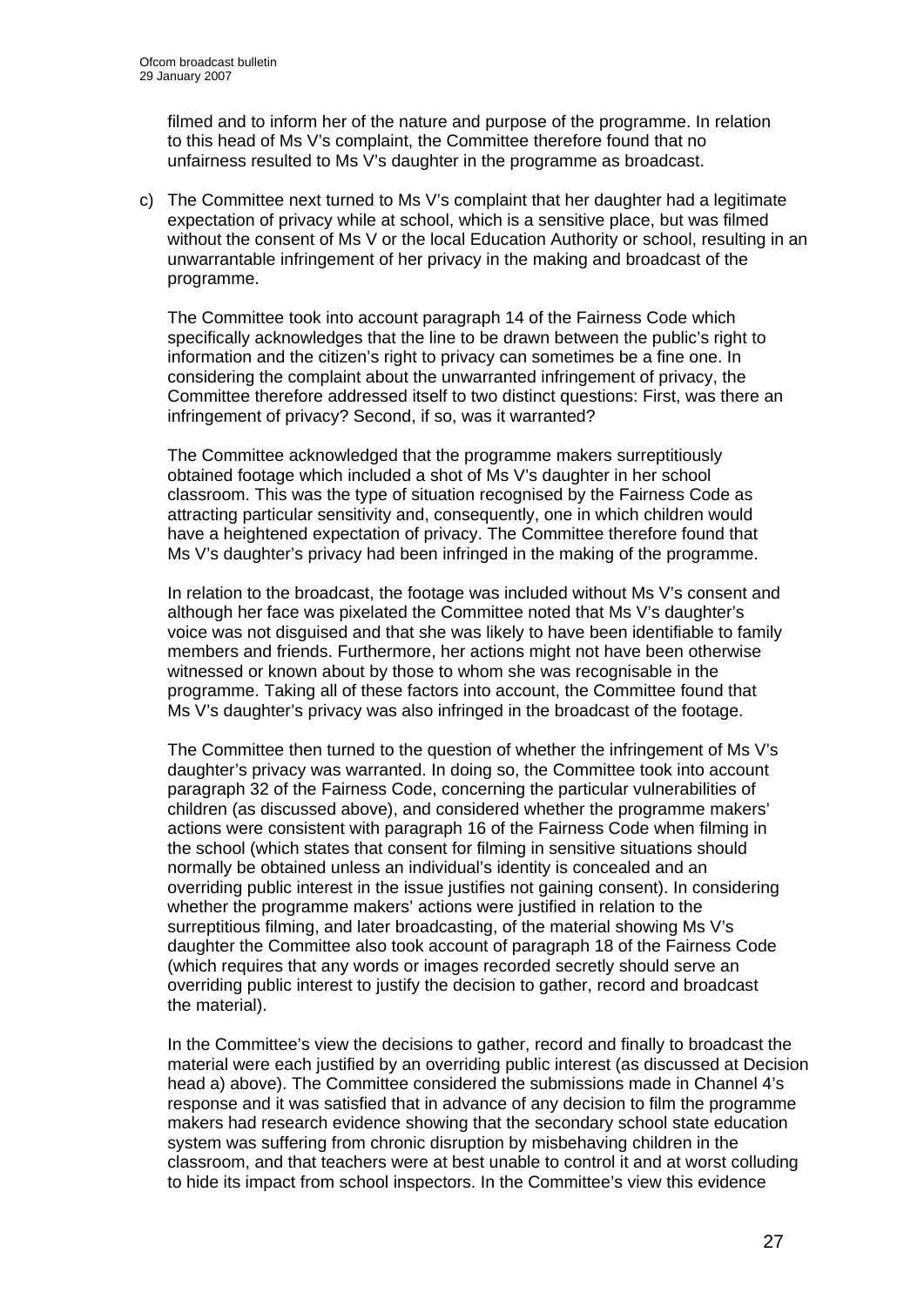justified the decision to record the material at Ms V's daughter's school. The Committee noted that the programme makers employed a qualified teacher to carry out the recordings, and had established detailed protocols for her conduct in carrying out both her teaching and filming responsibilities. Given this background the Committee also considered that the public interest in the investigation into education failures justified the decision to record the material in Ms V's daughter's classroom.

The broadcast of the material showing Ms V's daughter was also justified by an overriding public interest in the evidence of severe failures in the education system. As discussed previously in the decision on the fairness complaint, it was the Committee's view that the broadcast of the material of Ms V's daughter in her classroom was part of the cumulative evidence of the serious effects of sustained low-level disruptive behaviour within the education system. Furthermore, and as discussed above at Decision head a), the Committee considered that responsible steps had been taken to obscure Ms V's daughter's identity.

In light of the above considerations, the Committee considered that the recording and broadcast of the material featuring Ms V's daughter, a minor, in a sensitive situation without her mother's consent was justified by an overriding public interest. Furthermore appropriate steps had been taken to obscure her identity in the programme. The Committee therefore found that the infringement of Ms V's daughter's privacy was warranted both in the making and broadcast of the programme.

d) The Committee next considered Ms V's complaint that although her daughter's face was pixelated in the broadcast, she was recognised by her image and voice by friends, family and others resulting in an unwarrantable infringement of her privacy in the broadcast of the programme.

The Committee noted Ms V's comments that prior to the broadcast an application was made to the High Court in Newcastle in an attempt to obtain an injunction. She stated that the Judge concluded that although the filming and broadcast amounted to a breach of the children's rights under Article 8 of the European Convention on Human Rights, this was outweighed by the public interest in showing the film which showed important issues of public concern and that Channel 4 agreed that there would be substantial editing to remove any images of children who were at serious risk if identified from the footage.

As discussed in detail above at Decision head c), the Committee acknowledged that in spite of the use of pixelation in the programme as broadcast, it remained that Ms V's daughter was likely to have been identifiable to family, friends and others in a particularly sensitive context. The Committee therefore found that, in this particular context and given the sensitivity of the situation, Ms V's daughter's privacy was infringed in the broadcast of the footage.

However for the reasons again detailed above at head c) the Committee considered that appropriate steps were taken by the broadcasters to obscure the identity of Ms V's daughter. In coming to this view the Committee again took account of the significant public interest in the issues the programme sought to expose and accepted that the broadcast of the footage of Ms V's daughter was a necessary part of that investigation.

In light of the above the Committee found that the infringement of Ms V's daughter's privacy was warranted in the broadcast of the programme, and that appropriate steps had been taken to obscure her identity in the programme.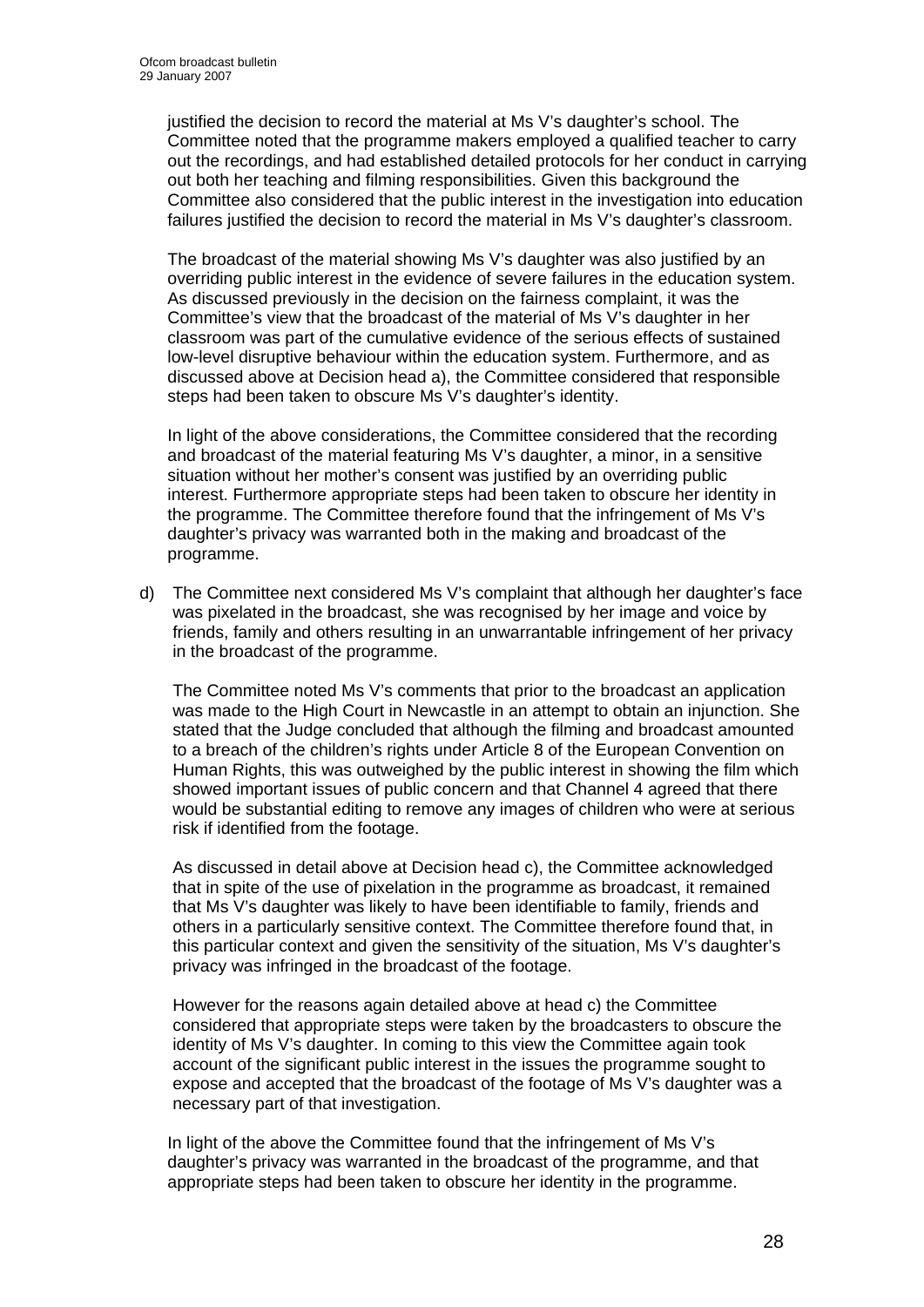e) The Committee considered Ms V's complaint that the method used to obtain the material was disproportionate and an abuse of the teacher/pupil relationship, furthermore that her daughter should not lose her rights to privacy because of events at her school, and that this resulted in an unwarrantable infringement of her daughter's privacy in the making of the programme.

As discussed above at head c) the Committee was satisfied that the means used to obtain the material were proportionate to the seriousness of the matters under investigation and that the programme makers took considerable care in employing a qualified teacher, subject to strict protocols, as an undercover reporter. Furthermore, and as discussed above at Decision heads a), c) and d), there was significant public interest in bringing the subject matter of the programme to the attention of the viewers. This could only be achieved through the use of surreptitious recording in part at Ms V's daughter's school.

In light of the above the Committee found that Ms V's daughter's privacy was not unwarrantably infringed in the making of the programme.

f) The Committee turned finally to Ms V's complaint that her daughter's privacy was unwarrantably infringed in the making and broadcast of the programme in that the programme makers failed to pay particular attention to: her daughter's age; and, to her daughter's vulnerability due to behavioural problems at school that are a private matter and which the programme sought to expose.

The Committee took particular account of the obligations on programme makers (outlined in paragraph 32 of the Code and discussed in the preamble to the Decision) arising from Ms V's daughter's age and any other vulnerabilities which must be a prime concern for broadcasters.

For the reasons detailed at Decision heads c), d) and e), the Committee found that in the particular context of this programme, and given the sensitivities around the filming location, Ms V's daughter 's privacy was infringed in both the making and broadcast of the programme.

The Committee noted that the programme makers took account of Ms V's daughter's age by pixelating her face which, as discussed above at Decision heads c) and d) were the appropriate measures given the nature of the investigation and the matters it sought to expose. In the Committee's view, and again as discussed above at Decision heads c) and d), no evidence of specific additional vulnerabilities had been provided by the complainant to suggest that further measures, totally obscuring her identity, should have been taken in Ms V's daughter 's case.

In light of the above the Committee found that Ms V's daughter's privacy was not unwarrantably infringed in the making or broadcast of the programme.

The complaints of unfair treatment and unwarranted infringement of privacy were not upheld.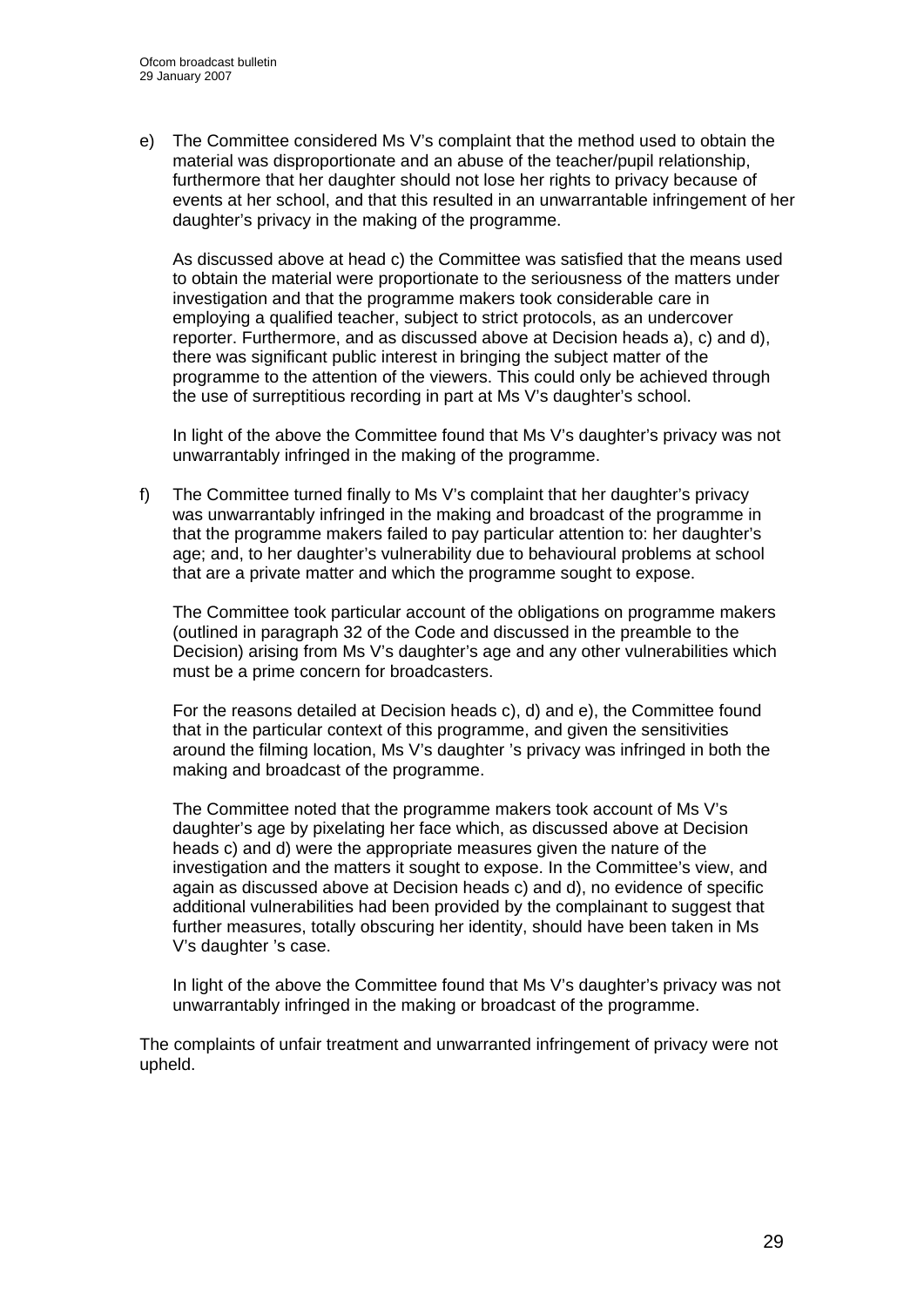# **Other Programmes Not in Breach/Out of Remit 20 December 2006 – 3 January 2007**

| Programme                            | <b>Trans</b><br>Date | <b>Channel</b>      | <b>Categories</b>                                     | No of<br><b>Complaints</b> |
|--------------------------------------|----------------------|---------------------|-------------------------------------------------------|----------------------------|
|                                      |                      |                     |                                                       |                            |
| 100% English                         | 20/12/2006           | Channel 4           | <b>General Acceptance</b><br>Standards                | 1                          |
| 50 Best Chick Flicks                 | 21/11/2006           | E! Entertainment    | Offensive Language                                    | 1                          |
|                                      |                      |                     | General Acceptance                                    |                            |
| Alex Dyke                            | 13/11/2006           | Isle of Wight Radio | <b>Standards</b>                                      | 1                          |
| <b>BBC News</b>                      | 18/12/2006           | BBC1                | Due Impartiality/Bias                                 | 1                          |
|                                      |                      |                     | <b>General Acceptance</b>                             |                            |
| <b>Birth Night Live</b>              | 08/10/2006           | Five                | <b>Standards</b>                                      | 1                          |
|                                      |                      |                     | General Acceptance                                    |                            |
| <b>Blunder</b>                       | 01/12/2006           | Channel 4           | <b>Standards</b>                                      | 1                          |
| Christmas is Coming                  | 10/12/2006           | The Hits            | Sex/Nudity                                            | 1                          |
| <b>Coronation Street</b>             |                      | ITV1                | General Acceptance<br>Standards                       |                            |
|                                      | 18/12/2006           |                     |                                                       | 6                          |
| <b>Coronation Street</b>             | 08/12/2006           | ITV1                | Crime (incite/encourage)<br><b>General Acceptance</b> | $\mathbf 1$                |
| <b>Coronation Street</b>             | 17/12/2006           | ITV1                | <b>Standards</b>                                      | 1                          |
|                                      |                      |                     | General Acceptance                                    |                            |
| <b>Coronation Street</b>             | 12/12/2006           | ITV1                | <b>Standards</b>                                      | 1                          |
|                                      |                      |                     | General Acceptance                                    |                            |
| <b>Coronation Street</b>             | 18/12/2006           | ITV1                | <b>Standards</b>                                      | 1                          |
|                                      |                      |                     | General Acceptance                                    |                            |
| Eastenders                           | 18/12/2006           | BBC1                | <b>Standards</b>                                      | 1                          |
| <b>Cutting Edge: Cult Killer</b>     | 21/08/2006           | Channel 4           | Violence                                              | 3                          |
|                                      |                      |                     | <b>General Acceptance</b>                             |                            |
| Danny & Nicky in the Morning         | 15/11/2006           | Southern FM         | <b>Standards</b>                                      | 1                          |
|                                      |                      |                     | General Acceptance                                    |                            |
| Emmerdale                            | 22/12/2006           | ITV1                | Standards                                             | 1                          |
| Extinct                              | 16/12/2006           | ITV1                | Information/Warnings                                  | 1                          |
| Foxy & Tom at Breakfast              | 04/12/2006           | 2-Ten FM            | <b>Animal Welfare</b>                                 | 1                          |
|                                      |                      |                     | General Acceptance                                    |                            |
| Friday Night With Jonathan Ross      | 23/06/2006           | BBC1                | <b>Standards</b>                                      | 1                          |
| <b>Ghosthunting With Girls Aloud</b> | 09/12/2006           | ITV1                | General Acceptance<br><b>Standards</b>                | 1                          |
| HIT40UK                              | 27/08/2006           | GALAXY105           | Offensive Language                                    | 1                          |
| I'm A Celebrity, Get Me Out of       |                      |                     | <b>General Acceptance</b>                             |                            |
| Here!                                | 20/11/2006           | ITV1                | <b>Standards</b>                                      | $\overline{2}$             |
| I'm A Celebrity, Get Me Out of       |                      |                     |                                                       |                            |
| Here!                                | 20/11/2006           | ITV1                | Offensive Language                                    | 1                          |
|                                      |                      |                     | General Acceptance                                    |                            |
| <b>ITV News</b>                      | 12/12/2006           | ITV1                | <b>Standards</b>                                      | 6                          |
| <b>ITV News</b>                      | 15/12/2006           | ITV1                | Substance Abuse                                       | 1                          |
|                                      |                      |                     | General Acceptance                                    |                            |
| <b>ITV News</b>                      | 18/12/2006           | ITV1                | <b>Standards</b>                                      | 1                          |
| Jon Gaunt                            | 06/12/2006           | Talksport           | <b>Commercial References</b>                          | $\mathbf 1$                |
|                                      |                      |                     | General Acceptance                                    |                            |
| Kerrang                              | 22/09/2006           | Kerrang!            | <b>Standards</b>                                      | 1                          |
| <b>LBC</b> trail                     | 02/10/2006           | <b>LBC</b>          | Religious Issues                                      | 1                          |
| Make Your Play                       | 25/11/2006           | ITV1                | Competitions                                          | $\mathbf{1}$               |